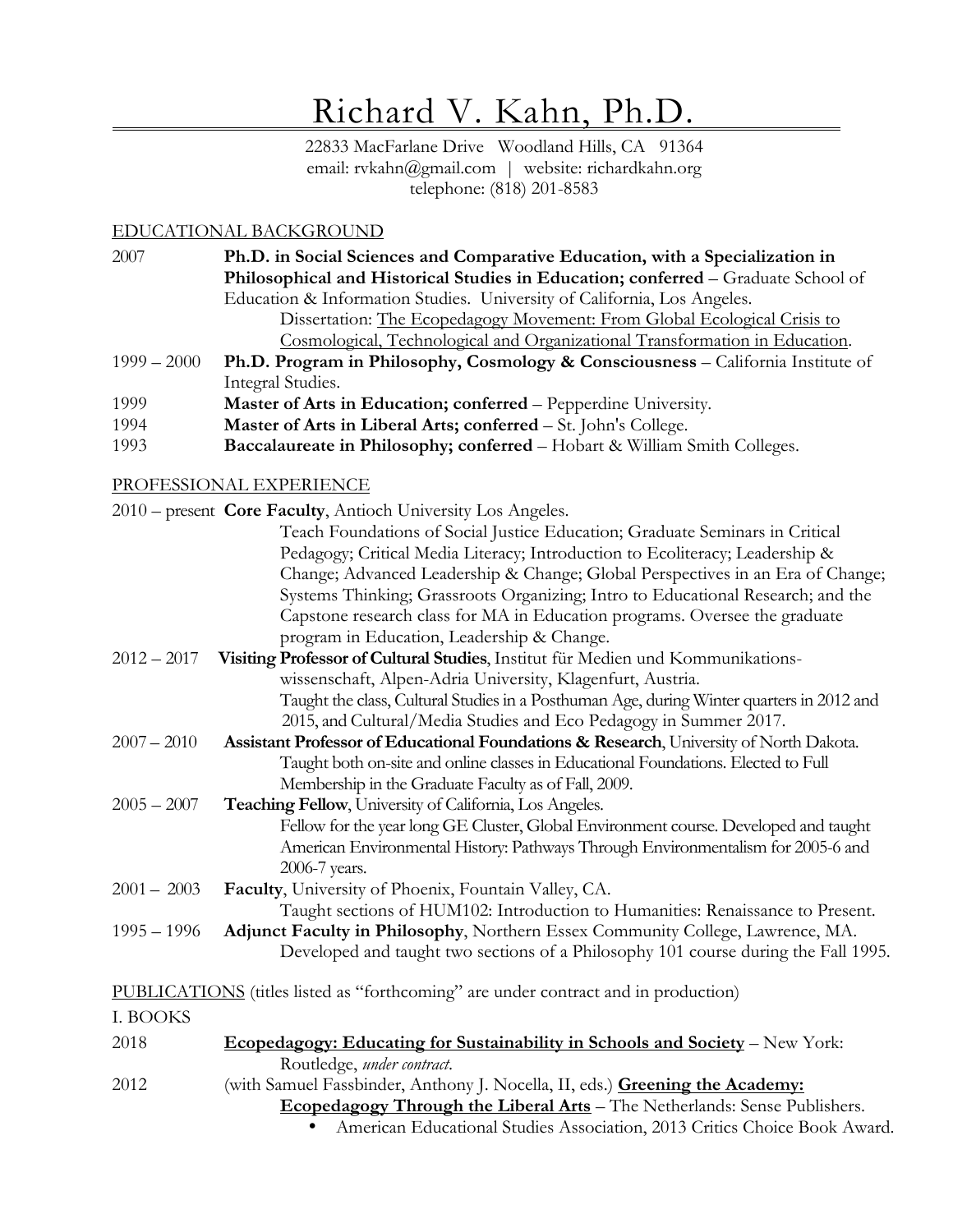| 2011 | (with Steven Best, Anthony J. Nocella, II, Peter McLaren, eds.) The Global Industrial<br><b>Complex: Systems of Domination</b> - Lanham, MD: Lexington Books.                                                                                                                               |
|------|---------------------------------------------------------------------------------------------------------------------------------------------------------------------------------------------------------------------------------------------------------------------------------------------|
|      | American Educational Studies Association, 2013 Critics Choice Book Award.                                                                                                                                                                                                                   |
| 2010 | (with Tyson Lewis) Education Out of Bounds: Reimagining Cultural Studies for a                                                                                                                                                                                                              |
|      | Posthuman Age - New York: Palgrave Macmillan.                                                                                                                                                                                                                                               |
| 2010 | Critical Pedagogy, Ecoliteracy, and Planetary Crisis: The Ecopedagogy Movement-                                                                                                                                                                                                             |
|      | New York: Peter Lang Publishers.                                                                                                                                                                                                                                                            |
|      | Korean Translation, 2016, Seoul: Whale Story Press.                                                                                                                                                                                                                                         |
|      | Chinese Translation, 2013, Beijing: Higher Ed. Press (trans. Dr. Bo Li).<br>American Educational Studies Association, 2010 Critics Choice Book Award.<br>Nominated, 2012 Harold and Margaret Sprout Award of the Environmental<br>Studies Section of the International Studies Association. |
| 2006 | (with Anna Kozlowska) The Use of Information-Communication Technologies in<br>Creative Teaching-Warsaw, Poland: Rodn "WOM" Publishers.                                                                                                                                                      |
|      | II. JOURNALS & CONFERENCE PROCEEDINGS                                                                                                                                                                                                                                                       |
| 2013 | (with Boris Kozuh, Anna Kozuh, J. Cynthia McDermott, eds.) Modern Approaches to                                                                                                                                                                                                             |
|      | Social and Educational Research, Los Angeles: Department of Education,<br>Antioch University Los Angeles.                                                                                                                                                                                   |
| 2011 | (with J. Cynthia McDermott & Amantius Akimjak, eds.) Democratic Access to Education,                                                                                                                                                                                                        |
|      | Los Angeles: Department of Education, Antioch University Los Angeles.                                                                                                                                                                                                                       |
|      | (with Alison Kington & Anna Kozuh, eds.) Educational Studies and School, Los Angeles:                                                                                                                                                                                                       |
|      | Department of Education, Antioch University Los Angeles.                                                                                                                                                                                                                                    |
| 2009 | Editor, Green Theory & Praxis: The Journal of Ecopedagogy (Vol. 5, No. 1).                                                                                                                                                                                                                  |
|      | (with Boris Kozuh, Anna Kozlowska, Alison Kington, Jasna Mazgon, eds.) The Role of                                                                                                                                                                                                          |
|      | Theory and Research in Educational Practice - Warsaw, Poland and Grand                                                                                                                                                                                                                      |
|      | Forks: Rodn "WOM" Publishers and the College of Education and Human                                                                                                                                                                                                                         |
|      | Development, University of North Dakota.                                                                                                                                                                                                                                                    |
|      | (with Boris Kozuh, Anna Kozlowska, eds.) The Practical Science of Society - Warsaw,<br>Poland and Grand Forks: Rodn "WOM" Publishers and the College of Education                                                                                                                           |
|      | and Human Development, University of North Dakota.                                                                                                                                                                                                                                          |
| 2008 | Editor, Green Theory & Praxis: The Journal of Ecopedagogy (Vol. 4, Nos. 1 & 2).                                                                                                                                                                                                             |
| 2007 | (with Boris Kozuh, Anna Kozlowska, and Wilhelm Wolze, eds.) New Paradigms and                                                                                                                                                                                                               |
|      | Methods in Educational and Social Research - Warsaw, Poland: Rodn "WOM"                                                                                                                                                                                                                     |
|      | Publishers.                                                                                                                                                                                                                                                                                 |
|      | (with Boris Kozuh, Anna Kozlowska, Peter Krope, eds.) Description and Explanation in                                                                                                                                                                                                        |
|      | Educational and Social Research-Warsaw, Poland: Rodn "WOM" Publishers.                                                                                                                                                                                                                      |
| 2004 | (with Boris Kozuh and Anna Kozlowska, eds.) Theory, Facts, and Interpretation in                                                                                                                                                                                                            |
|      | Educational and Social Research-Warsaw, Poland: Rodn "WOM" Publishers.                                                                                                                                                                                                                      |
|      | <b>III. INVITED BOOK CHAPTERS</b>                                                                                                                                                                                                                                                           |
| 2017 | (with Toby Rollo, Cynthia McDermott and Fred Chapel) Critical Pedagogy, Democratic                                                                                                                                                                                                          |
|      | Praxis and Adultism - Routledge Handbook of Critical Pedagogies, Shirley                                                                                                                                                                                                                    |
|      | Steinberg (ed.), Routledge, <i>forthcoming</i> .                                                                                                                                                                                                                                            |
| 2015 | <b>Afterword</b> – The Educational Significance of Human and Non-Human Animal Interactions:                                                                                                                                                                                                 |
|      | Blurring the Species Line, Suzanne Rice & A. G. Rud (eds.), Palgrave Macmillan.                                                                                                                                                                                                             |
| 2013 | (with Douglas Kellner) Reconstructing Technoliteracies: A Multiple Literacies                                                                                                                                                                                                               |
|      | Approach -- Defining Technological Literacy: Towards an Epistemological                                                                                                                                                                                                                     |
|      | Framework (2 <sup>nd</sup> ed.), John Dakers (ed.), Palgrave. (new version of essay)                                                                                                                                                                                                        |
| 2012 | Afterword – Occupy Education: Teaching and Learning Sustainability, Tina Evans,<br>Peter Lang Publishers.                                                                                                                                                                                   |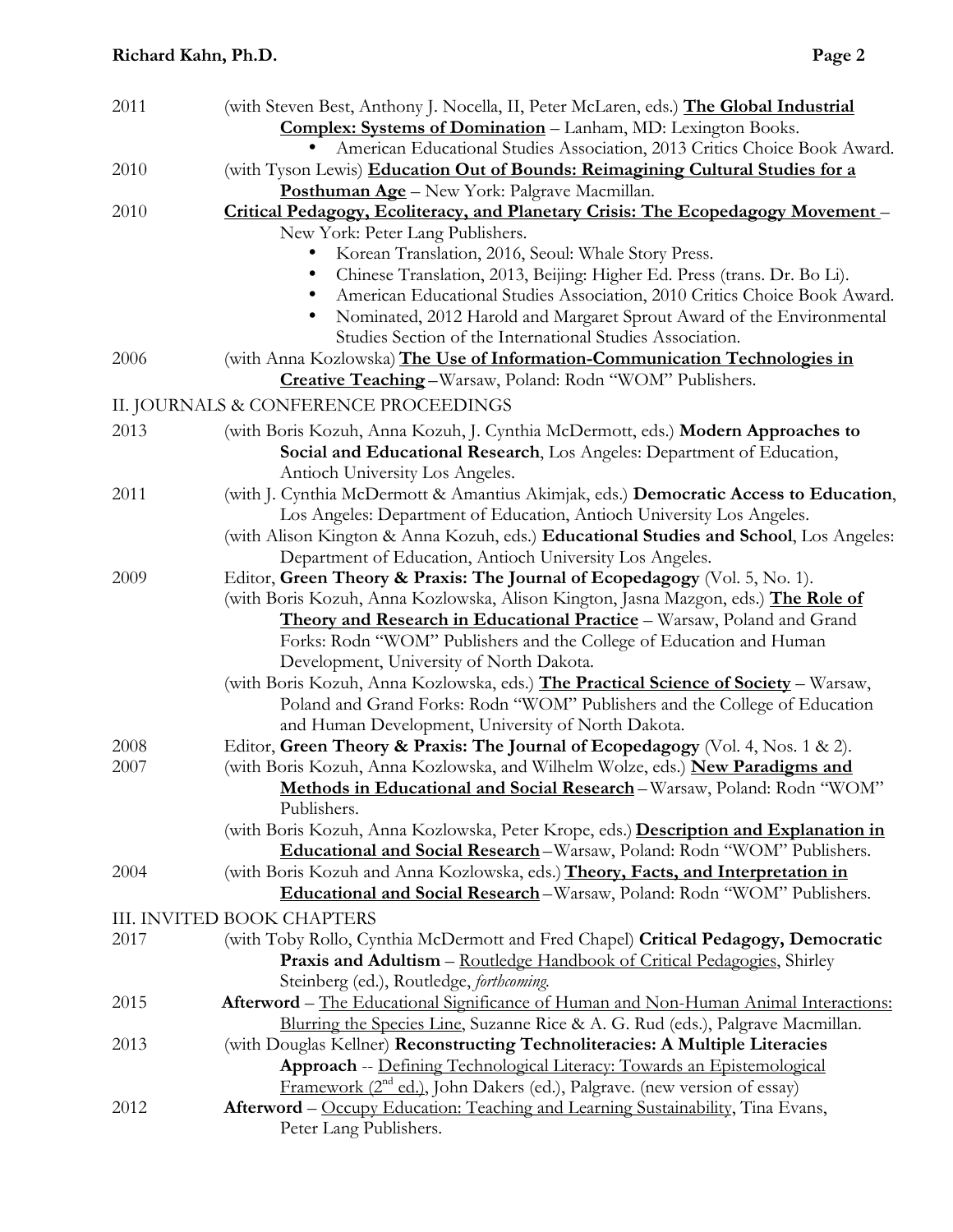### **Richard Kahn, Ph.D.**

| 2011 | Technoliteracy at the Sustainability Crossroads: Posing Ecopedagogical Problems<br>for Digital Literacy Frameworks - Learning the Virtual Life: Public Pedagogy in         |
|------|----------------------------------------------------------------------------------------------------------------------------------------------------------------------------|
|      | Digital World, Peter Trifonas (ed.), Routledge.                                                                                                                            |
|      | Foreword - Curriculum Studies Gone Wild: Bioregional Education and the Scholarship                                                                                         |
|      | of Sustainability, Nathan Hensley, Peter Lang Publishers.                                                                                                                  |
|      | Towards an Animal Standpoint: Vegan Education and the Epistemology of                                                                                                      |
|      | Ignorance – Epistemologies of Ignorance and the Studies of Limits in Education,                                                                                            |
|      | Erik Malewski and Nathalia Jaramillo (eds.), Information Age Publishing.                                                                                                   |
| 2011 | For a Multiple-Armed Love: Ecopedagogy for a Posthuman Age - Critical Pedagogy in                                                                                          |
| 2010 | the 21 <sup>st</sup> Century, Curry Malott and Brad Porfilio (eds.), Information Age Publishing.<br>Operation Get Fired: A Chronicle of the Academic Repression of Radical |
|      | Environmentalist and Animal Rights Advocate-Scholars - Academic                                                                                                            |
|      | Repression: Reflections from the Academic Industrial Complex, Steven Best,                                                                                                 |
|      | Anthony J. Nocella and Peter McLaren (eds.), AK Press.                                                                                                                     |
|      | Theorizing a New Paradigm of Ecopedagogy Through Teachers' Emancipatory                                                                                                    |
|      | Practices - Research of Educational Practice, Boris Kozuh, Anna Kozlowska,                                                                                                 |
|      | Mojca Sebart, Jasna Mazgon (eds.), Poland: Rodn "WOM" Publishers.                                                                                                          |
| 2009 | Producing Crisis: Green Consumerism as an Ecopedagogical Issue - Critical                                                                                                  |
|      | Pedagogies of Consumption: Living and Learning Beyond the "Shopocalypse",                                                                                                  |
|      | Jenny Sandlin and Peter McLaren (eds.), Routledge.                                                                                                                         |
|      | Anarchic Epimetheanism: The Pedagogy of Ivan Illich - Contemporary Anarchist                                                                                               |
|      | Studies, Randall Amster, Luis Fernandez, Anthony J. Nocella, II and Abraham                                                                                                |
|      | Deleon (eds.), Routledge.                                                                                                                                                  |
|      | Education as Meat Market: Towards Vegan Action Research - Practical Science (In                                                                                            |
|      | Educational and Social Sciences, Boris Kozuh, Richard Kahn, Anna Kozlowska,<br>Alison Kington, Jasna Mazgon (eds.), College of Education and Human                         |
|      | Development, University of North Dakota.                                                                                                                                   |
| 2008 | Towards a Marcusian Ecopedagogy - Marcuse's Challenge to Education, Douglas                                                                                                |
|      | Kellner, Tyson Lewis, Clayton Pierce and Daniel Cho (eds.), Rowman & Littlefield.                                                                                          |
|      | (with Douglas Kellner) Paulo Freire and Ivan Illich: Reconstructing Education with                                                                                         |
|      | Technology - Social Justice Education for Teachers: Paulo Freire and the Possible                                                                                          |
|      | Dream, Carlos Torres and Pedro Noguera (eds.), Sense Publishers.                                                                                                           |
|      | Towards Ecopedagogy: Weaving a Broad-based Pedagogy of Liberation for Animals,                                                                                             |
|      | Nature and the Oppressed People of the Earth - The Critical Pedagogy                                                                                                       |
|      | Reader (2 <sup>nd</sup> . Ed.), Antonia Darder, Marta Baltodano and Rodolfo Torres (eds.),                                                                                 |
|      | Routledge (new version of essay).                                                                                                                                          |
|      | (with Douglas Kellner) Technopolitics, Blogs, and Emergent Media Ecologies: A                                                                                              |
|      | Critical/Reconstructive Approach - Small Tech: The Culture of Digital Tools,                                                                                               |
|      | Byron Hawk, David Riedler and Ollie Oviedo (eds.), University of Minnesota Press.                                                                                          |
| 2007 | Toward a Critique of Paideia and Humanitas: (Mis)Education and the Global                                                                                                  |
|      | Ecological Crisis - Education in the Era of Globalization, Ilan Gur Ze'ev and Klas                                                                                         |
|      | Roth (eds.), Springer.                                                                                                                                                     |
|      | (with Douglas Kellner) Resisting Globalization - The Blackwell Companion to                                                                                                |
|      | Globalization, George Ritzer (ed.), Blackwell Publishers.                                                                                                                  |
|      | (with Douglas Kellner) Technopolitics and Oppositional Media - The Cybercultures                                                                                           |
|      | Reader (2 <sup>nd</sup> ed.), David Bell (ed.), Routledge.                                                                                                                 |
|      | The Potential Disaster of Education for Sustainable Development - Education and                                                                                            |
|      | the Politics of Disaster, Kenneth Saltman (ed.), Routledge.                                                                                                                |
|      | (with Douglas Kellner) Technopolitics and Radical Democracy - Radical Democracy                                                                                            |
|      | and the Internet, Lincoln Dahlberg and Eugenia Siapera (eds.), Palgrave.                                                                                                   |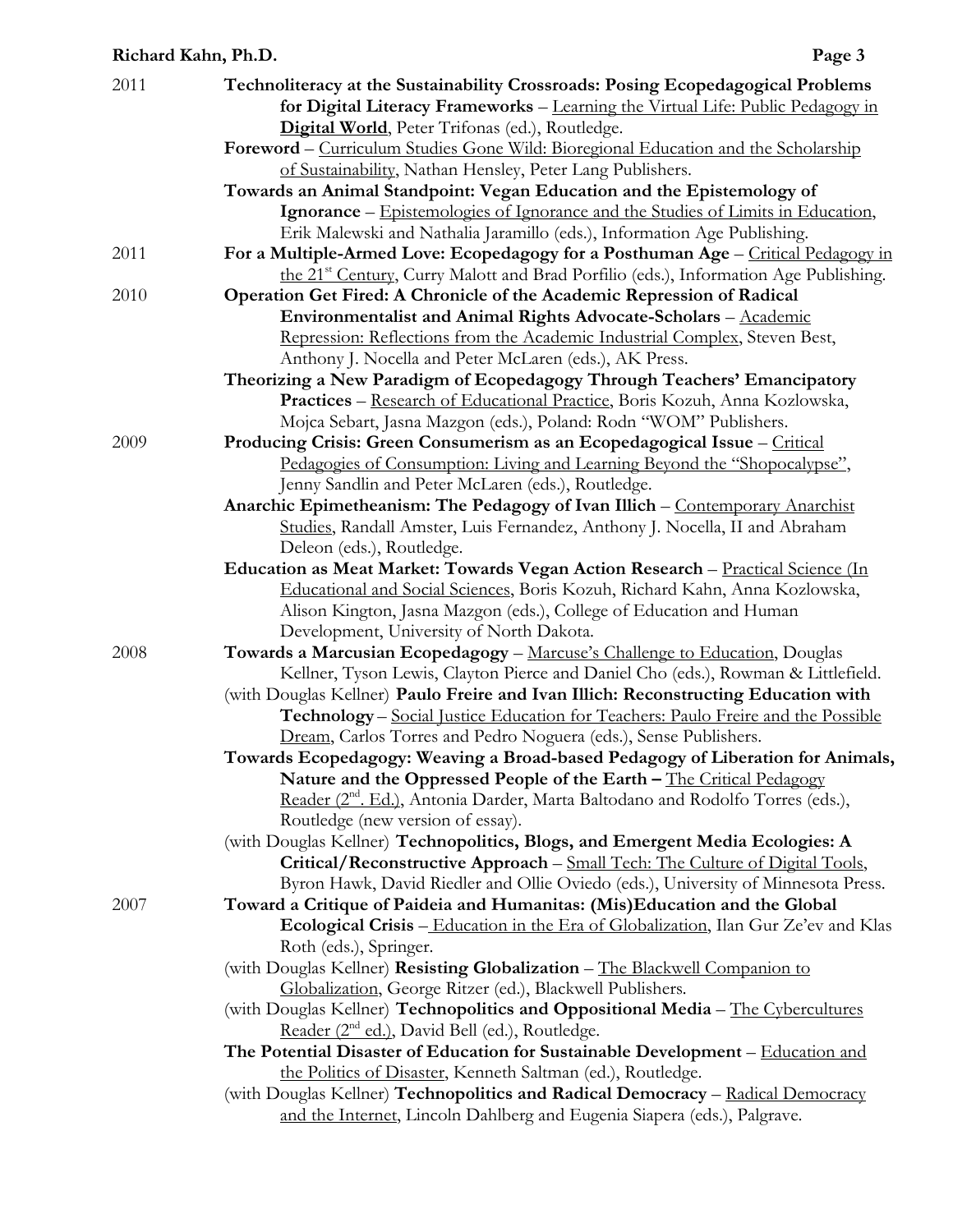| 2006 | Research into Critical Media Pedagogy as a Cultural Study - Description and                                                                      |
|------|--------------------------------------------------------------------------------------------------------------------------------------------------|
|      | Explanation in Educational and Social Research, Boris Kozuh, Richard Kahn, Anna                                                                  |
|      | Kozlowska and Peter Krope (eds.), Poland: Rodn "WOM" Publishers.                                                                                 |
|      | (with Douglas Kellner) Reconstructing Technoliteracy: A Multiple Literacies                                                                      |
|      | Approach - Defining Technological Literacy: Towards an Epistemological                                                                           |
|      | Framework, John Dakers (ed.), Palgrave.                                                                                                          |
|      | Radical Ecology, Repressive Tolerance, and Zoöcide - Igniting a Revolution: Voices                                                               |
|      | in Defense of the Earth, Steven Best and Anthony J. Nocella, II (eds.), AK Press.                                                                |
| 2005 | (with Douglas Kellner) New Media, Post-Subcultures and Technopolitics - Media and                                                                |
|      | Cultural Studies: Keyworks, Meenakshi Gigi Durham and Douglas Kellner (eds.),                                                                    |
|      | Blackwell Publishers.                                                                                                                            |
| 2004 | Know Sweat: Defending an Indigenous Practice as Scientific Research - The Role of                                                                |
|      | Theories, Facts, and Interpretation in Educational and Social Research, Boris Kozuh,                                                             |
|      | Richard Kahn and Anna Kozlowska (eds.), Poland: Rodn "WOM" Publishers.                                                                           |
|      | (with Douglas Kellner) Internet Subcultures and Political Activism - Cultural Studies:                                                           |
|      | From Theory to Action, Pepi Leistyna (ed.), Blackwell Publishers.                                                                                |
|      | (with Douglas Kellner) Virtually Democratic: On-line Communities and Internet                                                                    |
|      | Activism – Community in the Digital Age, Darin Barney and Andrew Feenberg                                                                        |
|      | (eds.), Rowman & Littlefield.                                                                                                                    |
|      | Towards Ecopedagogy - Lifelong Citizenship Learning, Participatory Democracy and                                                                 |
|      | Social Change, Karsten Mundel and Daniel Schugurensky (eds.), OISE/University of                                                                 |
|      | Toronto.                                                                                                                                         |
| 2003 | (with Douglas Kellner) New Media, Internet Activism, and Blogging - The Relationship                                                             |
|      | Between Theory and Practice in Educational Research, Boris Kozuh, Anna                                                                           |
|      | Kozlowska, Alica Itati Palermo (eds.), Poland: Rodn "WOM" Publishers.                                                                            |
|      | (with Douglas Kellner) Internet Subcultures and Oppositional Politics - The Post-<br>Subcultures Reader, David Muggleton (ed.), Berg Publishers. |
|      |                                                                                                                                                  |
|      | IV. REFEREED JOURNAL ARTICLES                                                                                                                    |
| 2016 | A Movement for Ecopedagogy: Some Thoughts on the Work Today -                                                                                    |
|      | Tljdschrift Voor Orthopedagogiek, Vol. 55.                                                                                                       |
| 2015 | Reconstruindo a tecnoliteracia: uma abordagem de múltiplas literacias -<br>Comunicação & Educação, Vol. 20, No. 2.                               |
| 2013 | (with Rebecca Martusewicz and Jeff Edmundson) On Membership, Humility, and                                                                       |
|      | Pedagogical Responsibilities: A Correspondence on the Work of Wendell                                                                            |
|      | Berry - The Midwest Educational Research Journal, Vol. 25, No. 3.                                                                                |
| 2010 | Love Hurts: Ecopedagogy Between Avatars and Elegies - Teacher Education                                                                          |
|      | Quarterly, Vol. 37, No. 4.                                                                                                                       |
| 2009 | Critical Pedagogy Taking the Illich Turn - The International Journal of Illich Studies,                                                          |
|      | Vol. 1, No. 1.                                                                                                                                   |
|      | (with Jenny Sandlin, David Darts & Kevin Tavin) To Find the Cost of Freedom:                                                                     |
|      | Theorizing and Practicing a Critical Pedagogy of Consumption - Journal of                                                                        |
|      | Critical Educational Policy Studies, Vol. 7, No. 2.                                                                                              |
|      | (with Brandy Humes) Marching Out From Ultima Thule: Critical Counterstories of                                                                   |
|      | Emancipatory Educators Working at the Intersection of Human Rights,                                                                              |
|      | Animal Rights, and Planetary Sustainability - Canadian Journal of                                                                                |
|      | Envrionmental Education, Vol. 14.                                                                                                                |
|      | (with Tyson Lewis) Exopedagogies and the Utopian Imagination: A Case Study in                                                                    |
|      | Faery Subcultures - Theory & Event, Vol. 12, No.2.                                                                                               |
| 2008 | Diasporic Counter-Education: The Need to Fertile-Eyes the Field - Studies in                                                                     |
|      | Philosophy and Education. Vol. 27, No. 5.                                                                                                        |
|      | From Education for Sustainable Development to Ecopedagogy: Sustaining                                                                            |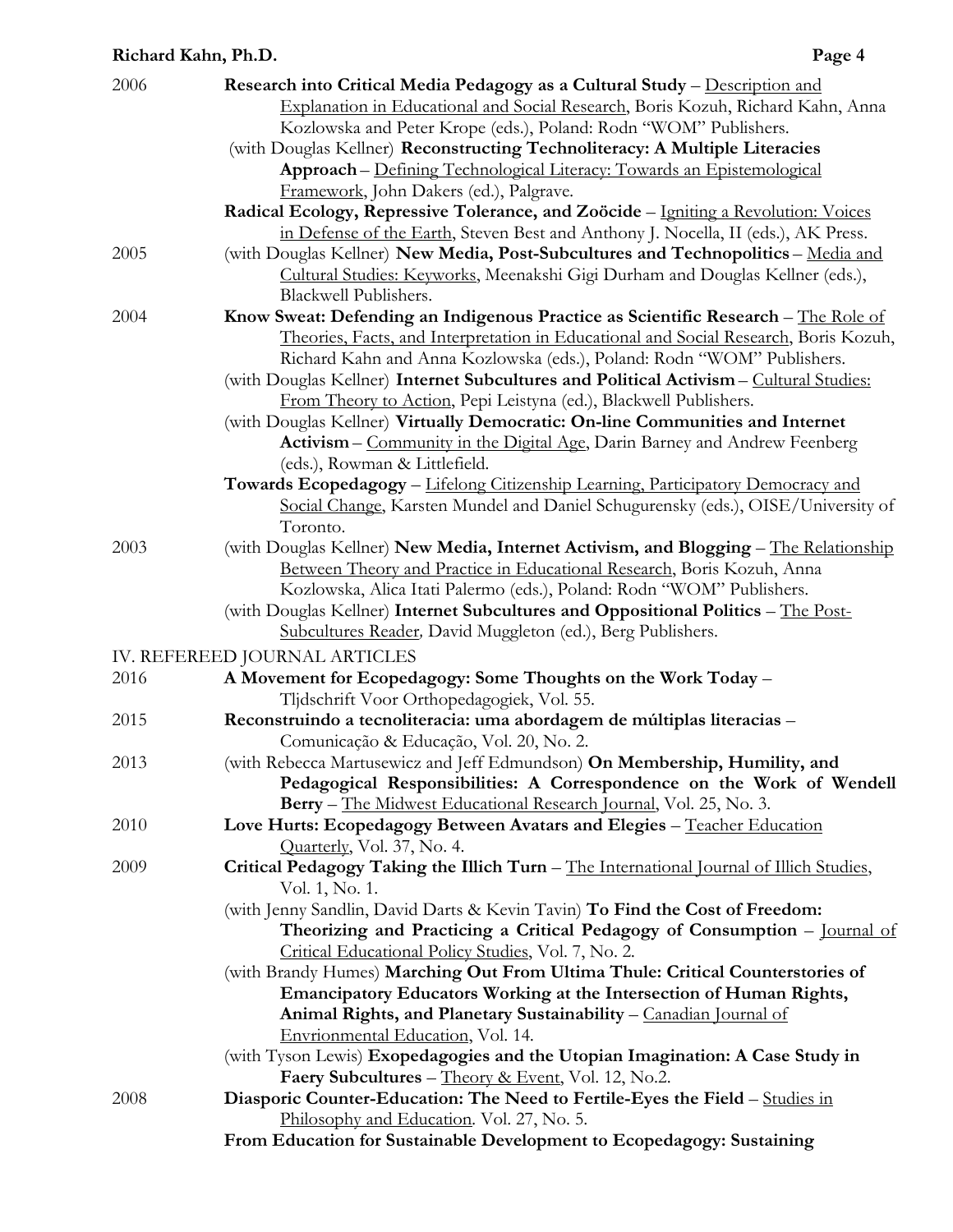|      | <b>Capitalism or Sustaining Life?</b> – $Green Theory & Praxis: The Journal of$                |
|------|------------------------------------------------------------------------------------------------|
|      | Ecopedagogy, Vol. 4, No. 1.                                                                    |
| 2007 | (with Douglas Kellner) Paulo Freire and Ivan Illich: Technology, Politics and the              |
|      | <b>Reconstruction of Education - Policy Futures in Education, Vol. 5, No. 4.</b>               |
| 2006 | The Educative Potential of Ecological Militancy in an Age of Big Oil: Towards a                |
|      | Marcusean Ecopedagogy - Policy Futures in Education, Vol. 4, No. 1.                            |
| 2005 | From Herbert Marcuse to the Earth Liberation Front: Considerations for                         |
|      |                                                                                                |
|      | <b>Revolutionary Ecopedagogy</b> – Green Theory and Praxis, Vol. 1, No. 1.                     |
| 2005 | (with Douglas Kellner) Reconstructing Technoliteracy: A Multiple Literacies                    |
|      | Approach-E-Learning, Vol 2. No. 3.                                                             |
|      | Reconsidering Zoë and Bios: A Brief Comment on Nathan Snaza's '(Im)possible                    |
|      | Witness' and Kathy Guillermo's 'Response' - Journal of Critical Animal Studies,                |
|      | Vol. 3, No. 1.                                                                                 |
|      | How the West was One? The American Frontier and the Rise of a Global Internet                  |
|      | Imaginary - InterActions: UCLA Journal of Education and Information Studies,<br>Vol. 1, No. 2. |
|      |                                                                                                |
|      | (with Tyson Lewis) The Reptoid Hypothesis: Utopian and Dystopian                               |
|      | Representional Motifs in Contemporary Alien Conspiracy Theory - Utopian                        |
|      | Studies, Vol. 16, No. 2.                                                                       |
|      | (with Douglas Kellner) Oppositional Politics and the Internet: A Critical/                     |
|      | Reconstructive Approach – Cultural Politics, Vol 1. No. 1.                                     |
| 2004 | (with Steven Best) Trial By Fire: The SHAC7, Globalization and the Future of                   |
|      | Democracy - Journal of Critical Animal Studies, Vol. 2, No. 2.                                 |
|      | (with Douglas Kellner) New Media and Internet Activism: From the 'Battle of                    |
|      | Seattle' to Blogging - New Media & Society, Vol. 6, No. 1.                                     |
|      | (with Anthony J. Nocella II) Listen to Us!: A Dialogue with Lawrence Sampson of the            |
|      | American Indian Movement - Journal of Critical Animal Studies, Vol. 1, No. 2.                  |
| 2003 | Towards Ecopedagogy: Weaving a Broad-based Pedagogy of Liberation for                          |
|      | Animals, Nature, and the Oppressed People of the Earth - Journal of Critical                   |
|      | Animal Studies, Vol. 1, No. 1.                                                                 |
| 2002 | Paulo Freire and Eco-Justice: Updating Pedagogy of the Oppressed for the Age of                |
|      | Ecological Calamity - Freire Online Journal, Vol. 1, No. 1.                                    |
| 2001 | The Means of Resistance – $Teaching to Change LA, Vol 1, No. 2.$                               |
|      | V. ENCYCLOPEDIA ENTRIES and BOOK REVIEWS                                                       |
| 2012 | Environmental Activism in Music - Music in American Life: The Songs, Stories,                  |
|      | Styles, and Stars that Shaped Our Culture, Jacqueline Edmondson (ed.), ABC-CLIO.               |
|      | (invited)                                                                                      |
|      |                                                                                                |
|      | Globophilia - Encyclopedia of Globalization, George Ritzer (ed.). London, UK:                  |
|      | Wiley-Blackwell. (invited)                                                                     |
| 2009 | Review of Peter McLaren, Education, and the Struggle for Liberation, Mustafa                   |
|      | Eryaman (ed.), Hampton Press - Power and Education, Vol. 1, No. 3. (invited)                   |
|      | C. A. Bowers – Philosophy of Education: Modern and Contemporary Ideas at Play,                 |
|      | J. Grinberg, T. Lewis, & M. Laverty (eds.). Dubuque, IA: Kendall Hunt Publishers.              |
| 2008 | Entries for Joe Kincheloe, Paulo Freire, Peter McLaren, Technoliteracy - Encyclopedia          |
|      | of Social and Cultural Foundations of Education, Eugene Provezno (ed.), Sage                   |
|      | Publications. (invited)                                                                        |
|      | Review of Pedagogy and Praxis in the Age of Empire: Toward a New Humanism,                     |
|      | Peter McLaren and Nathalia Jaramillo, Sense Publishers - Journal of Educational                |
|      | Controversy, Vol. 3, No. 1. (invited)                                                          |
|      | Review of Capitalizing on Disaster: Taking and Breaking Public Schools, Kenneth                |
|      | Saltman, Paradigm Publishers - Our Schools Our Selves, Vol. 17, No. 3. (reprint)               |
|      |                                                                                                |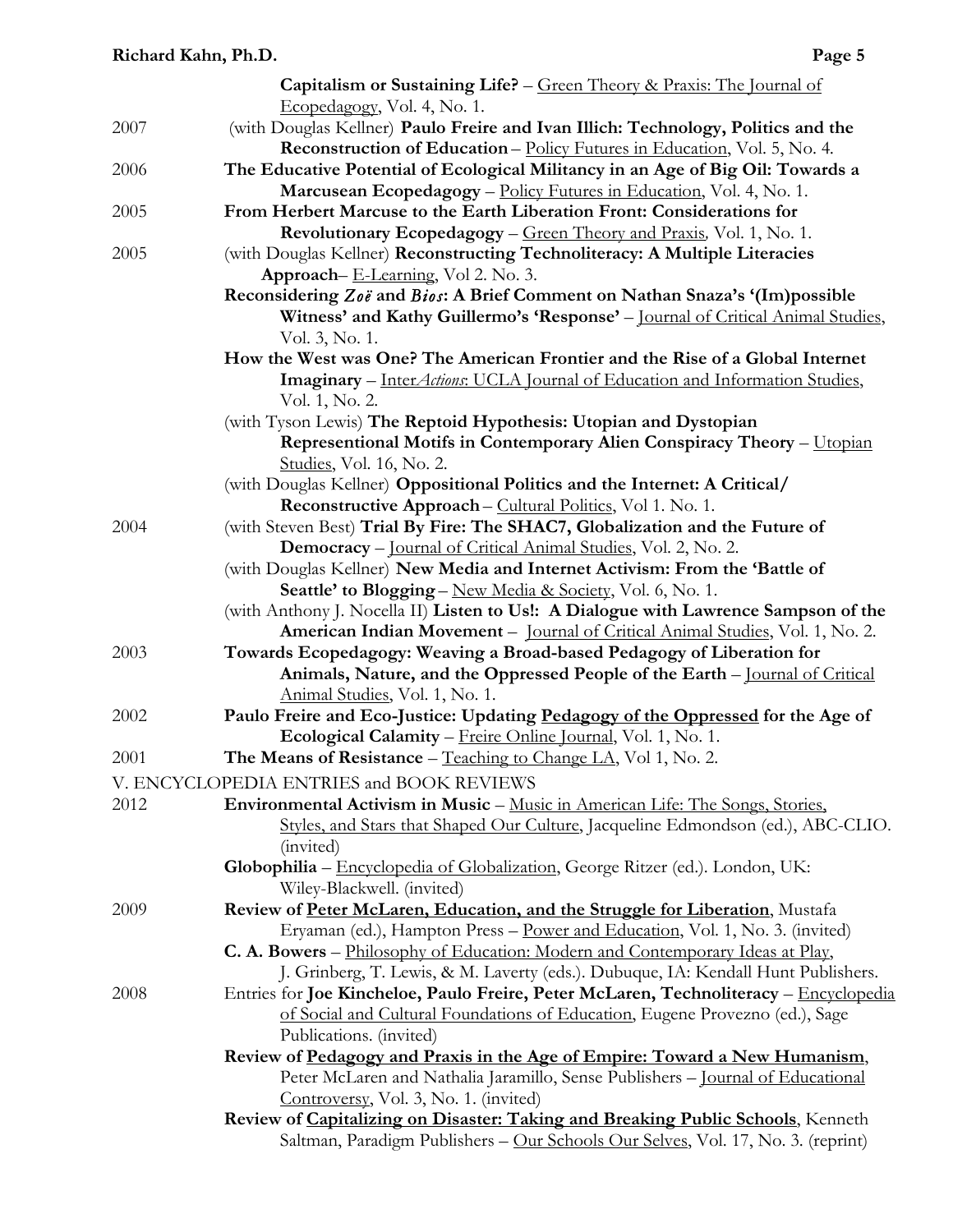|               | Entry for <b>North Dakota</b> – Encyclopedia of Global Warming and Climate Change,                                                                       |
|---------------|----------------------------------------------------------------------------------------------------------------------------------------------------------|
|               | George S. Philander (ed.), Sage Publications. (invited)                                                                                                  |
| 2008          | (with Douglas Kellner) Entry for Youth Culture - The International Encyclopedia of<br>Communication, Wolfgang Donsbach (ed.), Wiley-Blackwell. (invited) |
| 2007          | Ralph Waldo Emerson - Playing with Ideas: Modern and Contemporary Philosophies                                                                           |
|               | of Education, J. Grinberg, T. Lewis, & M. Laverty (eds.). Dubuque, IA: Kendall                                                                           |
|               | Hunt Publishers.                                                                                                                                         |
|               | (with Clayton Pierce) Symposium Rejoinder on Pedagogy and Praxis in the Age                                                                              |
|               | of Empire: Toward a New Humanism, Peter McLaren and Nathalia Jaramillo,                                                                                  |
|               | Sense Publishers - Journal of Critical Education Policy Studies. (invited)                                                                               |
|               | Review of Capitalizing on Disaster: Taking and Breaking Public Schools, Kenneth                                                                          |
|               | Saltman, Paradigm Publishers - American Book Review. (invited)                                                                                           |
|               | Entry for Zoöphilia and Bestiality: Cross-cultural Perspectives - Encyclopedia of                                                                        |
|               | Human-Animal Relationships, Marc Bekoff (ed.), Greenwood Press.                                                                                          |
|               | Entries for Anthropocentrism, Bovine Spongiform Encephalopathy, Cesar                                                                                    |
|               | Chavez, Critical Environmental Theory, Environmental Movements,                                                                                          |
|               | E.F. Schumacher, Fur, Lab Animals, Spaceship Earth - Encyclopedia of                                                                                     |
|               | Environment & Society, Paul Robbins (ed.), Sage Publications.                                                                                            |
| 2006          | (with Douglas Kellner) Entry for Youth Culture - Encyclopedia of Globalization,                                                                          |
|               | Roland Robertson and Jan Aart Scholte (eds.), Grolier Academic.                                                                                          |
|               | Review of The Way We Eat: Why Our Food Choices Matter, Peter Singer and Jim                                                                              |
|               | Mason, Rodale Publishers - Journal of Critical Animal Studies, Vol. 4, No. 1.                                                                            |
| 2005          | (with Douglas Kellner) Entry for Youth and Internet Subcultures - Contemporary                                                                           |
|               | Youth Culture, Shirley Steinberg, Priya Parmar, and Birgit Richard (eds.),                                                                               |
|               | Greenwood Publishing.                                                                                                                                    |
|               | Review of Capitalists & Conquerors, Peter McLaren, Rowman & Littlefield, and                                                                             |
|               | Teaching Peter McLaren: Paths of Dissent, Marc Pruyn and Luis Huerta-Charles                                                                             |
|               | (eds.), Peter Lang - Learning for Democracy, Vol. 1. No. 1. (invited)                                                                                    |
|               | Review of Rethinking Freire: Globalization and the Environmental Crisis, C.A.                                                                            |
|               | Bowers and F. Apffel-Marglin (eds.), Lawrence Erlbaum Associates - Teachers                                                                              |
|               | College Record, Vol. 107, No. 11. (invited)                                                                                                              |
|               | Review of Rethinking Animals, Nigel Rothfels (ed.), Indiana University Press -                                                                           |
|               | H-Nilas.                                                                                                                                                 |
| 2004          | Entry for Internet and Cyberculture - Encyclopedia of Social Theory, George                                                                              |
|               | Ritzer (ed.), Sage Publications.                                                                                                                         |
|               | VI. OTHER PUBLICATIONS                                                                                                                                   |
|               |                                                                                                                                                          |
| 2010          | Department Profile; Journal Mission – Community Connect: The Journal of Civic                                                                            |
|               | Voices, Center for Community Engagement, University of North Dakota.                                                                                     |
|               | Howard Zinn and Teaching - Teaching Thursdays, University of North Dakota weblog;                                                                        |
|               | available at: http://teachingthursday.org/2010/02/11/howard-zinn-and-teaching/.                                                                          |
| $2008 - 2010$ | Invited Blog, For Critical Ecopedagogy: Blogs to Those that Dare to Teach Sustainability -                                                               |
|               | The Paulo and Nita Freire Project for Critical Pedagogy, McGill University.                                                                              |
| 2006          | Statement on Veganism and Capitalism - Vegetarians and Vegans in America, Michael                                                                        |
|               | and Karen Iacobbo (eds.), Greenwood Publications.                                                                                                        |
| 2005          | Letter to the Editor – Chronicle of Higher Education $(9/12/05)$ .                                                                                       |
| 2004          | (with Steven Best) Trial By Fire: The SHAC7 and the Future of Democracy -                                                                                |
|               | Impact Press, August.                                                                                                                                    |
|               | An Interview with Anthony J. Nocella II, co-editor of Terrorists or Freedom                                                                              |
|               | <b>Fighters? Reflections on the Liberation of Animals</b> – Tierbefreiung (Germany),                                                                     |
|               | August.                                                                                                                                                  |
|               |                                                                                                                                                          |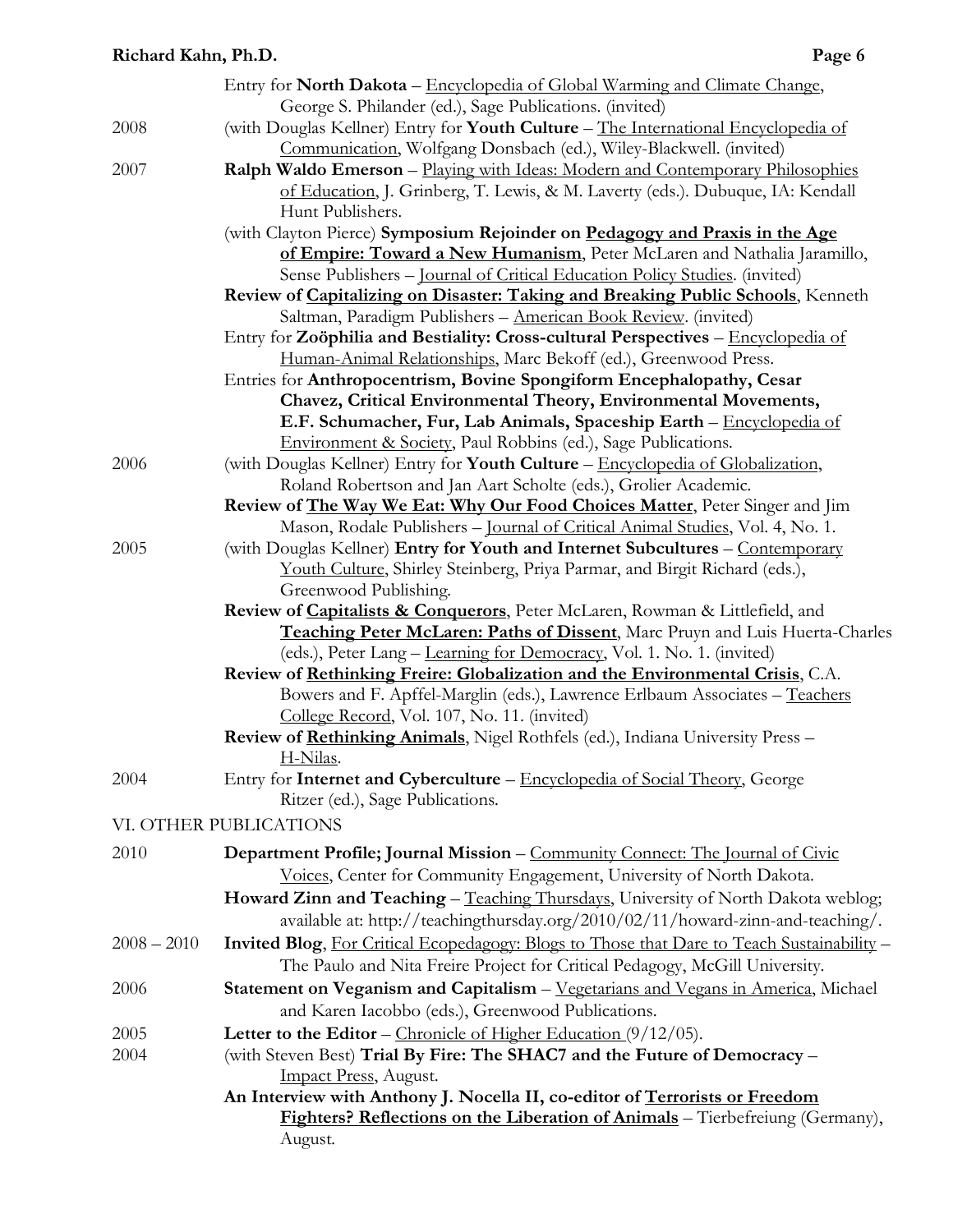| 2003          | Editorial Misses the Point of Protests - UCLA Daily Bruin (4/30/03); available at:      |
|---------------|-----------------------------------------------------------------------------------------|
|               | http://www.dailybruin.ucla.edu/news/articles.asp?id=24091.                              |
| 2003          | <b>Comment to 'Learning Beyond the Classroom'</b> – Teaching to Change LA $(2/13/03)$ ; |
|               | available at: http://tcla.gseis.ucla.edu/reportcard/talkback/comments.html.             |
| $1990 - 2000$ | Published Original Poetry, Southern Vermont Review, South Stream Review                 |
|               | VII. WEBSITES DESIGNED & MAINTAINED                                                     |
| $2009 - 2014$ | The Ivan Illich Learning Web and Journal – (ivan-illich.org)                            |
| $2008 - 2012$ | Green Theory & Praxis: The Journal of Ecopedagogy $-$ (greentheory and praxis.org)      |
| $2007 - 2009$ | Ecopedagogy Association International – (ecopedagogy.org)                               |
| $2005 - 2009$ | Personal Website - (richardkahn.org)                                                    |
| $2003 - 2006$ | Faculty Website for Douglas Kellner - (www.gseis.ucla.edu/faculty/kellner/)             |
|               | <b>Faculty Website for Peter McLaren</b> – (www.gseis.ucla.edu/faculty/pages/mclaren/)  |
| 2002          | Get Vegan $-$ (getvegan.com)                                                            |
|               | My weblog <u>Vegan Blog: The (Eco) Logical Weblog</u> has received press from CSPAN,    |
|               | CBS Marketwatch, MSNBC.com, San Antonio Current, and SA Computer Magazine.              |
|               | BlogLeft: Critical Interventions - (www.gseis.ucla.edu/courses/ed253a/blogger.php)      |
| 2001          | <b>Class Website for UCLA's ED270</b> – (www.gseis.ucla.edu/courses/ed270)              |
|               | Class Website for UCLA's ED253A - (www.gseis.ucla.edu/courses/ed253a)                   |
|               | <b>Faculty Website for Steven Best</b> – (www.utminers.utep.edu/best/)                  |
| $1998 - 1999$ | California Institute of Integral Studies - (www.ciis.edu)                               |
|               | Program in Philosophy, Cosmology & Consciousness at C.I.I.S. - (pcc.ciis.edu)           |

#### PROFESSIONAL PRESENTATIONS

#### I. INTERNATIONAL/NATIONAL

| 2017 | Invited Speaker, "Makerspace Earth: Critical Media Literacy and the Retrofutures of     |
|------|-----------------------------------------------------------------------------------------|
|      | Sustainability Education," Institut für Medien und Kommunikationswissenschaft,          |
|      | Alpen-Adria University, Klagenfurt, Austria, July.                                      |
|      | Invited Presidential Symposium Panelist, "Bias in the Classroom: Then, Now,             |
|      | Tomorrow," American Educational Research Association, San Antonio, April.               |
| 2016 | Chair and Panelist, "MOOCs, 'Hacking' One's Education, and the Academic Commons         |
|      | Movement: Ivan Illich and the Need for Critical Technology Study," American             |
|      | Educational Studies Association, Seattle, November.                                     |
|      | Panelist, "Academ-ecologies: Learning, Unlearning, and Resistance," American            |
|      | Educational Research Association, Washington D.C., April.                               |
|      | Discussant, "Building a Sustainable Future Through an Understanding of Neoliberalism,   |
|      | Youth, Art, and Resistance," American Educational Research Association,                 |
|      | Washington D.C., April.                                                                 |
|      | Discussant, "Creating Spaces for Critical Praxis, Agency, and Empowerment in Formal and |
|      | Informal Learning Environments," American Educational Research Association,             |
|      | Washington D.C., April.                                                                 |
| 2015 | Invited Speaker, "The Ecopedagogy Movement," Institut für Medien und                    |
|      | Kommunikationswissenschaft, Alpen-Adria University, Klagenfurt, Austria, Dec.           |
|      | Chair and Panelist, "Love Out of Bounds: Ethics, Politics & Education," American        |
|      | Educational Studies Association, San Antonio, October.                                  |
|      | Invited Speaker, "Ecosocialism as an Alternative to the Ecological Crisis," Instituto   |
|      | McLaren de Pedagogica Critica, Foro Academica International, Crisis Systemica Y         |
|      | Media Ambiente: La Alternativa Pedagogica, Ensenada, Mexico, July.                      |
|      | Panelist, "A Convivial Scholia Recovered?: Illich, CUNY's The Social Paper Project, and |
|      | Academic Hacking," American Educational Research Association, Chicago, April.           |
|      | <b>Panelist</b> , "Creating a Culture of Revolutionary Praxis: The 25th Anniversary     |
|      | of Life in Schools," American Educational Research Association, Chicago, April.         |
|      |                                                                                         |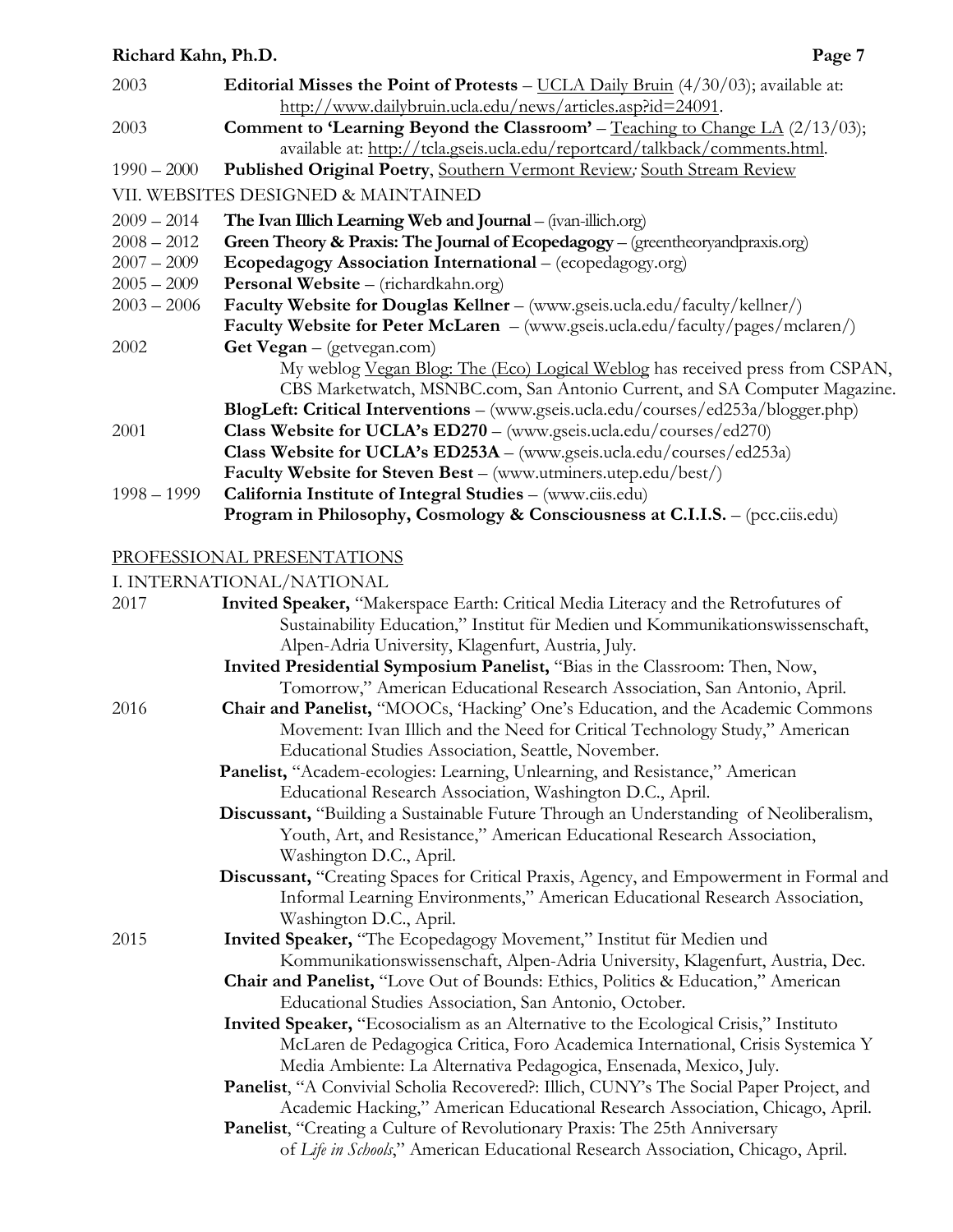|      | <b>Respondent,</b> "Decolonizing Environmental Education: Equity, Indigeneity, Justice,"     |
|------|----------------------------------------------------------------------------------------------|
|      | American Educational Research Association, Chicago, April.                                   |
|      | Panelist, "Critical Education from the Animal Standpoint," American Educational Research     |
|      | Association, Chicago, April.                                                                 |
| 2014 | Invited Speaker, "From Ecocrisis to Ecopedagogy: Inclusive Education, Dreams of              |
|      | Sustainability, and the Humanization of the World," Chapman University, Teaching             |
|      | Critically and Democratically: Politics and Pedagogy in Times of Crisis, October.            |
|      | Invited Speaker, "Implications of an Active, Agential Nonhuman World," Simon Fraser          |
|      | University, Retreat Gathering and Colloquium at Harbour Center, Vancouver, CA,               |
|      | September.                                                                                   |
|      | Panelist, "Reimagining the Landscapes of Learning Sustainability," American Educational      |
|      | Studies Association, Toronto, October.                                                       |
|      | Panelist, "Ecopedagogy and/through Entheogens: A Movement Project Towards a                  |
|      | Decolonial 'New Science' of Life," American Educational Studies Association,                 |
|      | Toronto, October.                                                                            |
| 2013 | Respondent, "(Un)Earthing Radical Political Ecologies," American Educational Studies         |
|      | Association, Baltimore, October.                                                             |
|      | Respondent, "Education, Nature, and Human-Animal Relations," American Educational            |
|      | Studies Association, Baltimore, October.                                                     |
|      | Panelist, "Confronting Human Supremacy in Collaborative Efforts Toward Social and            |
|      | Ecological Justice," American Educational Studies Association, Baltimore, October.           |
|      | Invited Speaker, "Dark Matters: Turning to the Unseen, Unheard, and Untouched in             |
|      | Environmental Education," Simon Fraser University, Retreat Gathering and                     |
|      | Colloquium at Harbour Center, Vancouver, CA, September.                                      |
|      | Panelist, "Critical Pedagogy and the Posthumanist Imagination: For Exocultural Studies,"     |
|      | American Educational Research Association, San Francisco, April.                             |
|      | Respondent, "Commons Education and Anti-capitalism," American Educational Research           |
|      | Association, San Francisco, April.                                                           |
| 2012 | Chair and Session Organizer, "The Problem of the Species Line: Critical Education from       |
|      | the Animal Standpoint," American Educational Studies Association, Seattle,                   |
|      | November.                                                                                    |
|      | Panelist, "Hope and Sustainability Education: Initiating a Research Collaborative,"          |
|      | Association for the Advancement of Sustainability in Higher Education, Los                   |
|      | Angeles, October.                                                                            |
|      | Visiting Lecturer, "EFDT 498.3 Special Topics Course: Place and Critical Eco Pedagogies:     |
|      | Outdoor Education," University of Saskatoon, Saskatchewan. Invited lecturer for              |
|      | Experimental river-based learning experience over five days, July.                           |
|      | Ecopedagogy as a Postsecular Movement - Session paper, American Educational                  |
|      | Research Association, Vancouver, BC, April.                                                  |
|      | Discussant, "Theories of Culture and Practice in Researching Environmental Education,        |
|      | American Educational Research Association, Vancouver, BC, April.                             |
|      | Panelist, "Occupy AERA: The Politics of Refusal and Conviviality," American Educational      |
|      | Research Association, Vancouver, BC, April.                                                  |
|      | <b>Interview for Sustainability Now!</b> – State College, PA (Weekly Radio, 90.7), Feb.      |
| 2012 | Visiting Lectures, "Cultural Studies and Sustainability: For a Critical Public Ecopedagogy," |
|      | a week's course of eight visiting lectures for the Institut für Medien- und                  |
|      | Kommunikationswissenschaft, University of Klagenfurt, Austria, January.                      |
| 2011 | Invited Speaker, "Are You Experienced? Reconsidering Marcuse's New Sensibility and           |
|      | Psychedelics for an Education Out of Bounds; invited talk, Critical Refusals: Annual         |
|      | Conference of the International Herbert Marcuse Society, University of                       |
|      | Pennsylvania, October.                                                                       |
|      |                                                                                              |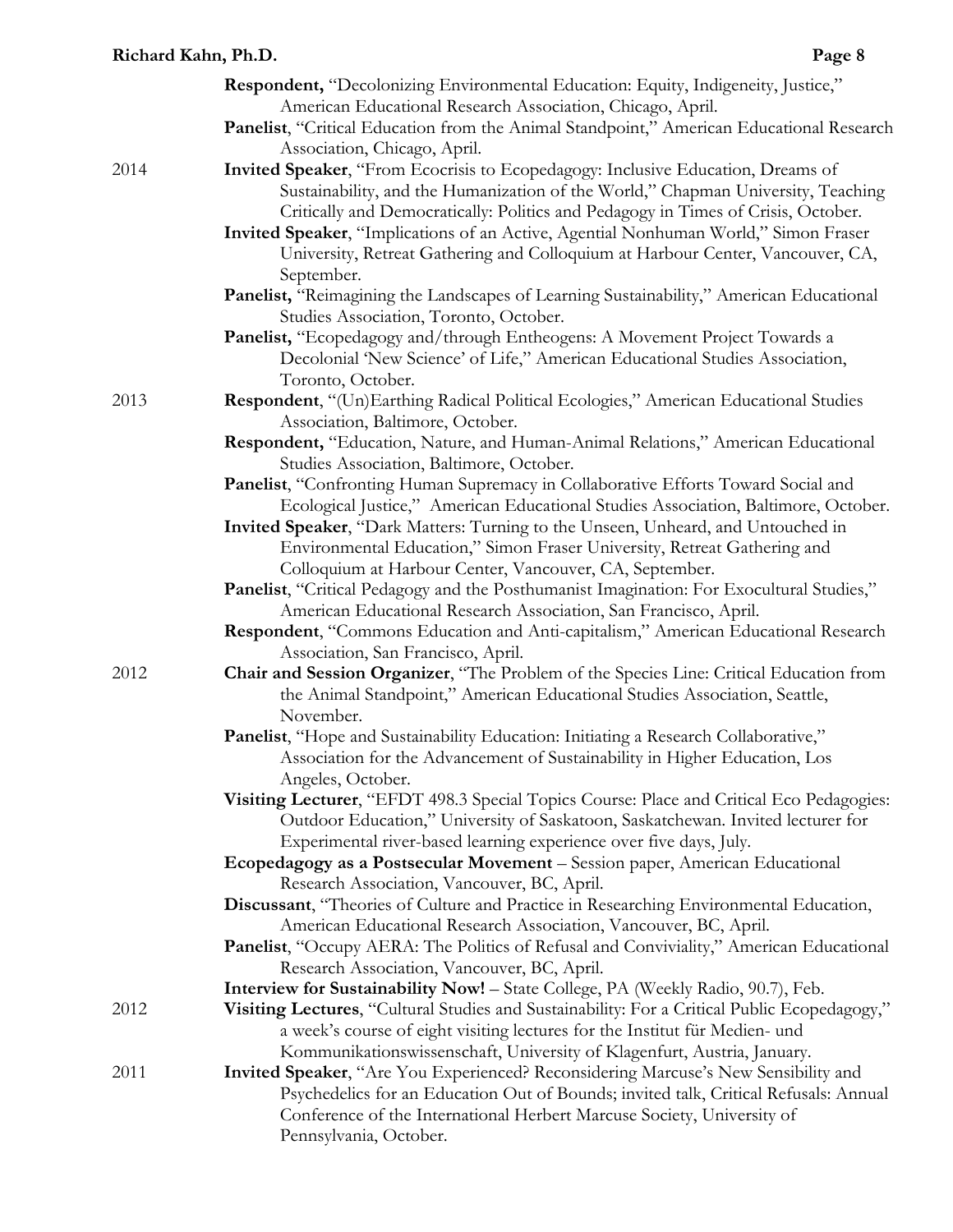- **Invited Keynote Speaker**, "From Education for Sustainable Development to Ecopedagogy," 5th Beijing International Forum on Education for Sustainable Development, UNESCO and Beijing Academy of Educational Sciences, Beijing, China, October.
- **Invited Keynote Speaker**, "How Global Climate Change Must Change the Climate of Our Conversation," University Address, University of Oslo, Norway, May.
- **Invited Speaker**, "What Will Sustain Us? Sustainability Education as Humanization, Mourning, and Resistance," Idea Festival on Climate Change, University of Oslo, Norway, May.
- **Invited Keynote Speaker**, "Can Ecoliteracy Solve our Planetary Crisis?" Earth Week Event, Santa Monica College, Los Angeles, CA, April.
- **Invited Keynote Speaker**, "Ecopedagogy: Memory, Mind, Movement, Metamorphosis," EcoFair 2011, Maharishi University of Management, Fairfield, IA, April.
- **Panelist**, In the Mirror of the Past: Illich Glares Into the Present and the Future American Educational Research Association, April.
- **Invited Speaker**, "Ecopedagogy and Academic Repression," Videoconference with Anthony J. Nocella, II's Sociology class, LeMoyne College, Syracuse, NY, October.

**Environmental Education as Total Liberation Pedagogy: New Paradigm Practices** – North American Association for Environmental Education, September

- **The Ecopedagogy Movement: An Introduction** North American Association for Environmental Education, September.
- **Panelist**, Anarchism or Commonism? Left and Right Set Straight on Illich's Path American Educational Research Association, May.
- **Respondent,** Shaking Down the Learning Experts in an Uncertain Future: Demystifying Professionals and Recovering Common Sense – American Educational Research Association, May.
- **Respondent,** The Quest for a Sustainable "Multilogue" American Association for the Advancement of Curriculum Studies, May.
- **A Marcusian Ecopedagogy: A Theory and Defense of Radical Ecopolitics** Radical Environmentalism: Respectable Activism or Dangerous Fringe?, University of Mary Washington, April.
- (with David Greenwood) **Being "in place" and becoming "all over the place":**  Local/global contexts for critical ecopedagogy – 6<sup>th</sup> Annual Globalization and Diversity Conference, Washington State University, Pullman, February.
- **The Ecopedagogy Movement: An Introduction**  Invited Talk, Ontario Institute for Studies in Education, University of Toronto, January.
- **The Educational Potential of Radical Ecological Politics: For a Marcusian Ecopedagogy** – Session Paper, Conference of the International Marcuse Society, York University, Toronto, October.
	- **Greening the Academy: A Critique of Environmental Studies** Session paper, Annual Meeting of the Association for Environmental Studies and Sciences, University of Madison, Wisconsin, October*.*
	- Panelist, **Towards a Critical Internet Theory** Internet Research 10.0, Milwaukee, October.
- 2009 **From Education for Sustainable Development to Ecopedagogy: Sustaining Capitalism or Sustaining Life?**  $-5<sup>th</sup>$  World Environmental Education Conference, Montreal, May.
	- **The Animal Standpoint and an Epistemology of Ignorance** Yale University, 7<sup>th</sup> Annual Institute for Critical Animal Studies Conference, April.
	- Organized panel on **New Directions in Illichian Scholarship and Pedagogy: A Symposium** and contributed paper, **From Freire to Illich: For an Epimethean**

2010

2009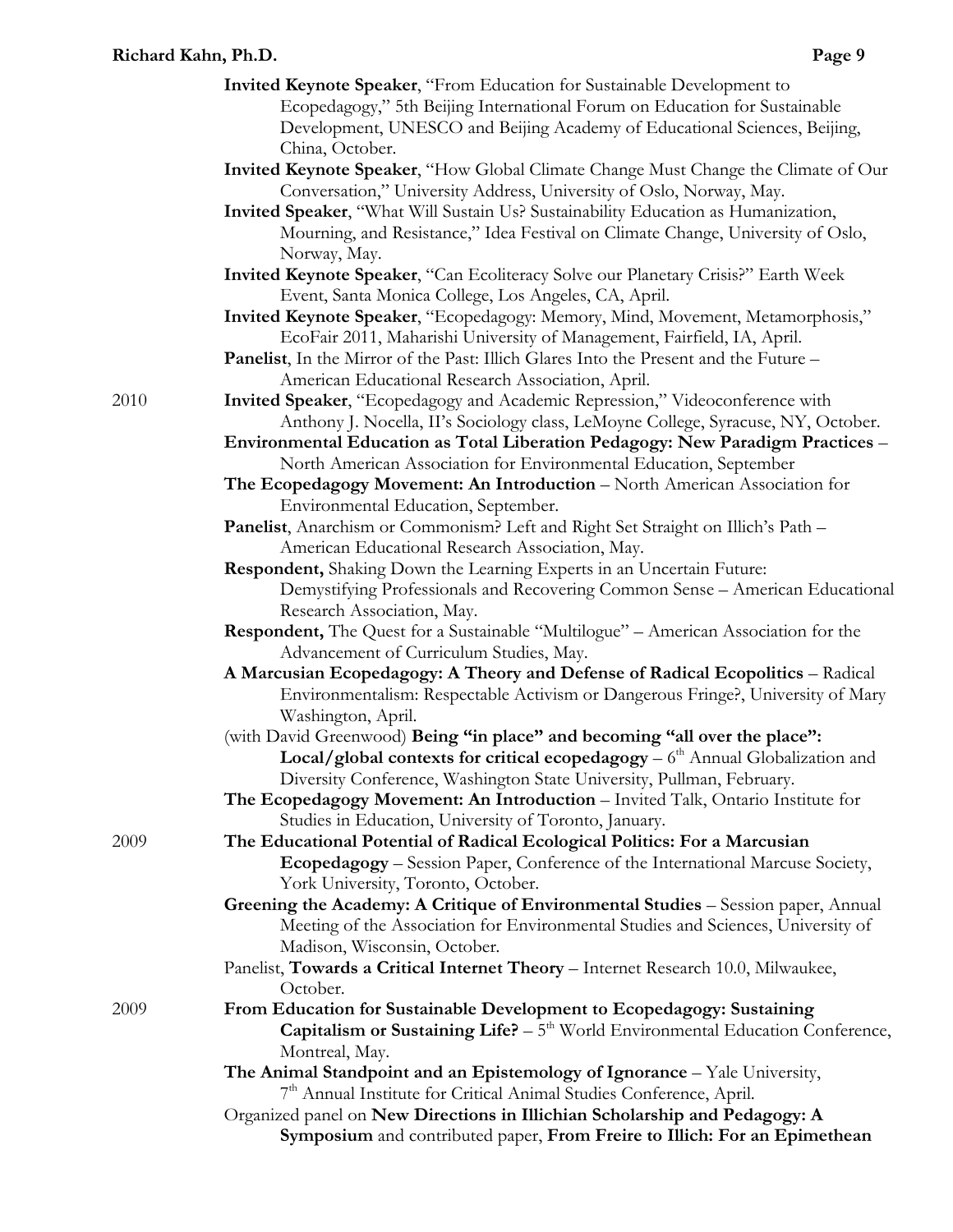|      | <b>Critical Pedagogy</b> – Business Meeting Keynote, Ivan Illich SIG, American                   |
|------|--------------------------------------------------------------------------------------------------|
|      | Educational Research Association, April.                                                         |
|      | Panel Chair for Paulo Freire SIG Business Meeting and Paulo Freire Lecture: Sonia                |
|      | Nieto, Cristine Sleeter, Sandy Grande - Business Meeting Keynote, Paulo Freire                   |
|      | SIG, American Educational Research Association, April.                                           |
|      | Operation Get Fired: Counterstories of the Academic Repression of Radical                        |
|      | Environmentalist and Animal Rights Advocate-Scholars - Session paper,                            |
|      | American Educational Research Association, April.                                                |
|      | Doing Critical Pedagogy: From Children's Stories to Protest Songs - Invited Talk,                |
|      | Harry Van Arsdale Jr. Center for Labor Studies, SUNY Empire State College,                       |
|      | New York City, January.                                                                          |
| 2008 | Organized panel on Between Empire and Multitude: Theorizing Education through                    |
|      | the Work of Michael Hardt and Antonio Negri with paper, Against the Science                      |
|      | of Empire: A Case Study in the "New Science" of the Multitude - the                              |
|      | Shundahai Peace Camp - American Educational Studies Association, October.                        |
|      |                                                                                                  |
|      | Shundahai Peace Camp as Multitude: Implications for Understanding Traditional                    |
|      | Ecological Knowledge - Panel 2010ation, American Educational Researchers                         |
|      | Association, March.                                                                              |
|      | Not Environmental Education but Ecopedagogy: The State of the Discourse -                        |
|      | Montana State University, Billings, 6 <sup>th</sup> Annual Institute for Critical Animal Studies |
|      | Conference (co-sponsored by MSUB Philosophy & English Department), Feb.                          |
| 2007 | (with Douglas Kellner) The Reconstruction of Technoliteracy - Invited Keynote Speaker            |
|      | (paper delivered in absentia), Glasgow University, Scotland, International Design and            |
|      | Education Conference, June, see:                                                                 |
|      | http://pupilsattitudestowardstechnology.wordpress.com/invited-keynotes/.                         |
| 2006 | Reconstructing Technoliteracy: Towards a Multiple Literacies Approach to School                  |
|      | Technology - Spokane, Annual Conference of the American Educational Studies                      |
|      | Association, November.                                                                           |
|      | (with Tyson Lewis) The Fractured Dream of Faery Faith: A Case Study in                           |
|      | <b>Exopedagogy and the Utopian Imagination</b> – Colorado Springs, $31st$ Annual                 |
|      | Conference of the Society for Utopian Studies, October.                                          |
|      | Freire, Illich, and the Critical Pedagogy of Technology - University of Texas, El Paso,          |
|      | 3 <sup>rd</sup> International Conference on Education, Emancipation and Labor, September.        |
|      | Research into Critical Media Pedagogy as a Cultural Study - University of Ljubljana              |
|      | (Online International Conference), Description and Explanation in Educational and                |
|      | Social Research, June.                                                                           |
| 2005 | Electronic Freire: Technology in the Struggle for Peace? - University of California,             |
|      | Los Angeles, UCLA Paulo Freire Institute, 2 <sup>nd</sup> Annual CAFÉ Conference of the          |
|      | UCLA Paulo Freire Institute, March.                                                              |
| 2004 | Towards a Critical Pedagogy of Alliance: Intersections Between the Chicana/o and                 |
|      | Animal Rights Movements - University of Texas, El Paso, 2 <sup>nd</sup> International            |
|      | Conference on Education, Emancipation and Labor, October.                                        |
| 2004 | Organized and Chaired panel on Technology and Identity: The Construction of Social               |
|      | and Cultural Identity in the Digital Era - University of Buenos Aires,                           |
|      | International Congress of Sociology of Education conference on Globalization,                    |
|      | Education, Resistance and Technologies: The Social Responsibility of Sociology of                |
|      | Education for the Emerging Social Movements, August.                                             |
|      | Know Sweat: Defending an Indigenous Practice as Scientific Research - University                 |
|      | of Ljubljana (Online International Conference), The Role Between Theories, Facts,                |
|      | and Interpretation in Educational Research, June.                                                |
|      |                                                                                                  |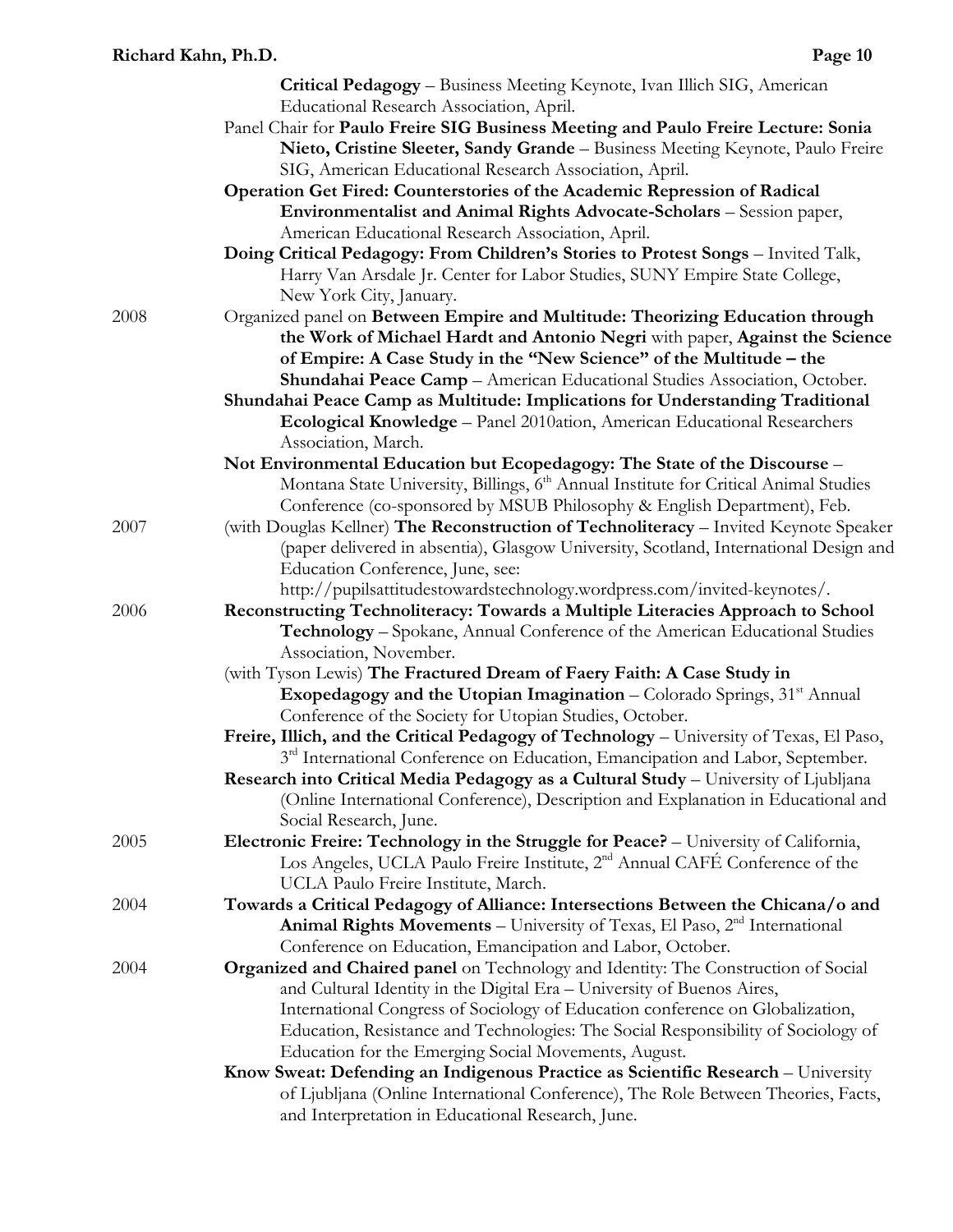|                         | Wikis, Flash Mobs, and New Forms of Internet Activism" – New Orleans,                         |
|-------------------------|-----------------------------------------------------------------------------------------------|
|                         | Communication and Technology Division, International Communication                            |
|                         | Association Annual Conference 2004, May.                                                      |
|                         | Interview for Animal Voices - Toronto, Weekly Radio Program (CIUT 89.5 FM), May.              |
|                         | Humanization or Anthropocentrism? A Critique of Peter Roberts's Defense of                    |
|                         | Freirean Pedagogy and Engagement with C.A. Bowers - Environmental and                         |
|                         | Ecological Education SIG, American Educational Researchers Association, April.                |
|                         | Oikos, Nomos, Logos: Ecology, Economy, Education" - Syracuse, First Annual                    |
|                         | Animal Liberation Student Association Conference, April.                                      |
| 2003                    | The Iconic Animal as UFOther: Critical Perspectives on David Icke's Reptoid -                 |
|                         | Brock University, Re2010ing Animals, November.                                                |
|                         | (with Tyson Lewis) The Reptoid Hypothesis: Utopian and Dystopian                              |
|                         | Representational Motifs in Contemporary Alien Conspiracy Theory - San                         |
|                         | Diego, 28 <sup>th</sup> Annual Meeting for the Society for Utopian Studies, October.          |
|                         | "Paideia and Humanitas: Rethinking Citizenship Education" - University of Toronto,            |
|                         | O.I.S.E., Lifelong citizenship learning, participatory democracy and social change:           |
|                         |                                                                                               |
|                         | Local and global perspectives, October.                                                       |
|                         | (with Douglas Kellner) New Media, Internet Activism, and Blogging - University of             |
|                         | Ljubljana (Online International Conference), The Relationship Between Theory and              |
|                         | Practice in Educational Research, June.                                                       |
|                         | Net Environmentalism - USC Annenberg School of Communication, Online Activism:                |
|                         | Mobilizing and Organizing in the Age of the Internet, April.                                  |
|                         | Toward a Post-Human Pedagogy - University of Miami, Teacher Education and                     |
|                         | Eco-Justice: Towards a New Curriculum, February.                                              |
| 2002                    | Paulo Freire and Eco-Justice Education - University of California, Los Angeles,               |
|                         | UCLA Paulo Freire Institute, 3 <sup>rd</sup> International Freire Forum, September.           |
| <b>II. REGIONAL</b>     |                                                                                               |
| 2005                    | Furthering Chavez's Vision: Chicana/o and the Total Liberation Project –                      |
|                         | Albuquerque, New Mexico, 26 <sup>th</sup> Annual Southwest/Texas Popular and American         |
|                         | Culture Conference, February.                                                                 |
| 2004                    | Quieting Pedagogy?: Illich, Freire and Radical Silence - University of California,            |
|                         | Los Angeles, UCLA Paulo Freire Institute, CAFÉ Conference of the UCLA Paulo                   |
|                         | Freire Institute, February.                                                                   |
| <b>III. STATE/LOCAL</b> |                                                                                               |
|                         |                                                                                               |
| 2014                    | Some Critical Thoughts on Self and Other in Educational Spaces - Invited Talk for             |
|                         | graduate class of Peter McLaren, Chapman University, November.                                |
|                         | Ecopedagogy as a Research Methodology - Invited Talk for graduate class of Peter              |
|                         | McLaren and Gerri McNenny, Chapman University, March.                                         |
| 2013                    | Weird, Nonordinary, Exceptional Knowledge in an Age of Standardization -                      |
|                         | Invited Talk for graduate class of Tom Wilson and Peter McLaren, Chapman                      |
|                         | University, October.                                                                          |
| 2011                    | Loyola Marymount University Peace Pole Planting Ceremony, Remarks for Vandana                 |
|                         | Shiva - Loyola Marymount University, November.                                                |
| 2010                    | <b>Education as the Avatar of Sustainability</b> – Antioch University Los Angeles, September. |
| 2010                    | Education as the Avatar of Sustainability? - Graduate Dean's Lecture in the Social            |
|                         | Sciences & Humanities, UND Scholarly Forum, University of North Dakota, March.                |
| 2010                    | Teachers as Students of Truth, Students as Educators of the Educators! - Protect              |
|                         | Your Education! Resist - Mobilize - Transform, March 4 SDS Teach In, March.                   |
| 2008                    | Posing Problems for the New Administration: New Deal or Raw Deal? - Radical                   |
|                         | Politics Conference: Beyond Democrats, Republicans, and the Mass-Media,                       |
|                         | University of North Dakota Students for a Democratic Society, November.                       |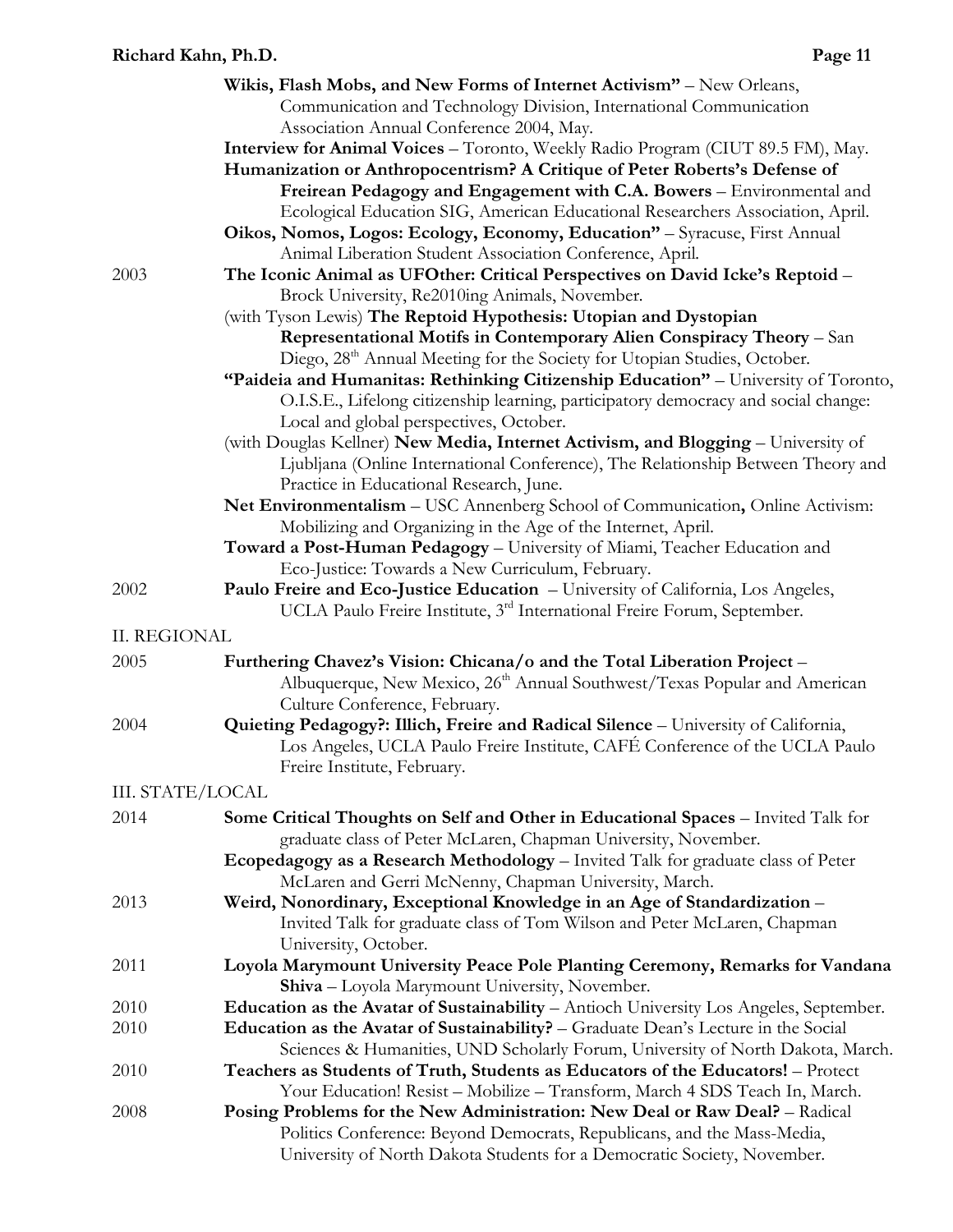|      | (Moderator and Panelist) Building Partnerships for Prairie Restoration, Conservation    |
|------|-----------------------------------------------------------------------------------------|
|      | and Education - Generating Ideas Through Partnerships: A Community-University           |
|      | Forum, University of North Dakota, April.                                               |
|      | <b>The War on Iraq: Educational Issues</b> – Walk Out Against the War!, Students for a  |
|      | Democratic Society, University of North Dakota.                                         |
| 2007 | Invited Guest Speaker to Earth Systems Faculty and Students - University of North       |
|      | Dakota, December.                                                                       |
| 2006 | From George S. Counts to Critical Pedagogy – California State University, Long          |
|      | Beach, Lecture for Dr. Laura Portnoi's Intellectual Foundations of Educational          |
|      | Reform class, March.                                                                    |
| 2004 | <b>Introducing the Paulo Freire Institute – University of California, Los Angeles,</b>  |
|      | Workshop for the International Institute of UCLA on Latin American Education,           |
|      | August.                                                                                 |
| 2003 | Ecopedagogy: Politics, Education, Earth - University of California, Los Angeles,        |
|      | Lecture for Dr. Carlos Alberto Torres's Politics and Education class, November.         |
|      | <b>On John Dewey &amp; Ecology</b> – University of California, Los Angeles, Lecture for |
|      | Dr. Douglas Kellner's Philosophy of Education class, February.                          |

#### COURSES DEVELOPED & TAUGHT

|                  | I. REGULAR ASSIGNMENTS and CONTINUING EDUCATION                               |
|------------------|-------------------------------------------------------------------------------|
| Fall 2017        | TEP 5260: Systems Thinking                                                    |
|                  | TEP 6290A: Education and Research Inquiry I                                   |
|                  | TEP 6450: Introduction to Ecoliteracy                                         |
| Summer 2017      | TEP 6230: Review of Educational Research                                      |
| Spring 2017      | TEP 6290A: Education and Research Inquiry I                                   |
|                  | TEP 645: Introduction to Ecoliteracy                                          |
|                  | TEP 6030: Graduate Seminar, History of Ideas: Progressive Education           |
|                  | TEP 6340: Critical Media Literacy                                             |
| Winter 2017      | TEP 6230: Review of Educational Research                                      |
|                  | TEP 500: Grassroots Organizing for Social Justice                             |
| Fall 2016        | TEP 5260: Systems Thinking                                                    |
|                  | TEP 6290A: Education and Research Inquiry I                                   |
| Summer 2016      | TEP 623: Review of Educational Research                                       |
| Spring 2016      | TEP 629A: Education and Research Inquiry I                                    |
|                  | TEP 645: Introduction to Ecoliteracy                                          |
|                  | TEP 603: Graduate Seminar, History of Ideas: Readings in Critical Pedagogy    |
| Winter 2016      | TEP 623: Review of Educational Research                                       |
|                  | TEP 634: Critical Media Literacy                                              |
| <b>Fall 2015</b> | TEP 526: Systems Thinking                                                     |
|                  | TEP 629A: Education and Research Inquiry I                                    |
| Summer 2015      | TEP 623: Review of Educational Research                                       |
| Spring 2015      | TEP 629A: Education and Research Inquiry I                                    |
|                  | TEP 645: Introduction to Ecoliteracy                                          |
|                  | TEP 603: Graduate Seminar, History of Ideas: Paulo Freire                     |
| Winter 2015      | TEP 634: Critical Media Literacy                                              |
|                  | TEP 623: Review of Educational Research                                       |
|                  | TEP 500: Grassroots Organizing for Social Justice                             |
|                  | Distance Doctoral Mentor (Prescott College Ph.D. in Sustainability Education) |
| <b>Fall 2014</b> | TEP 526: Systems Thinking                                                     |
|                  | TEP 536: Foundations of Social Justice Education                              |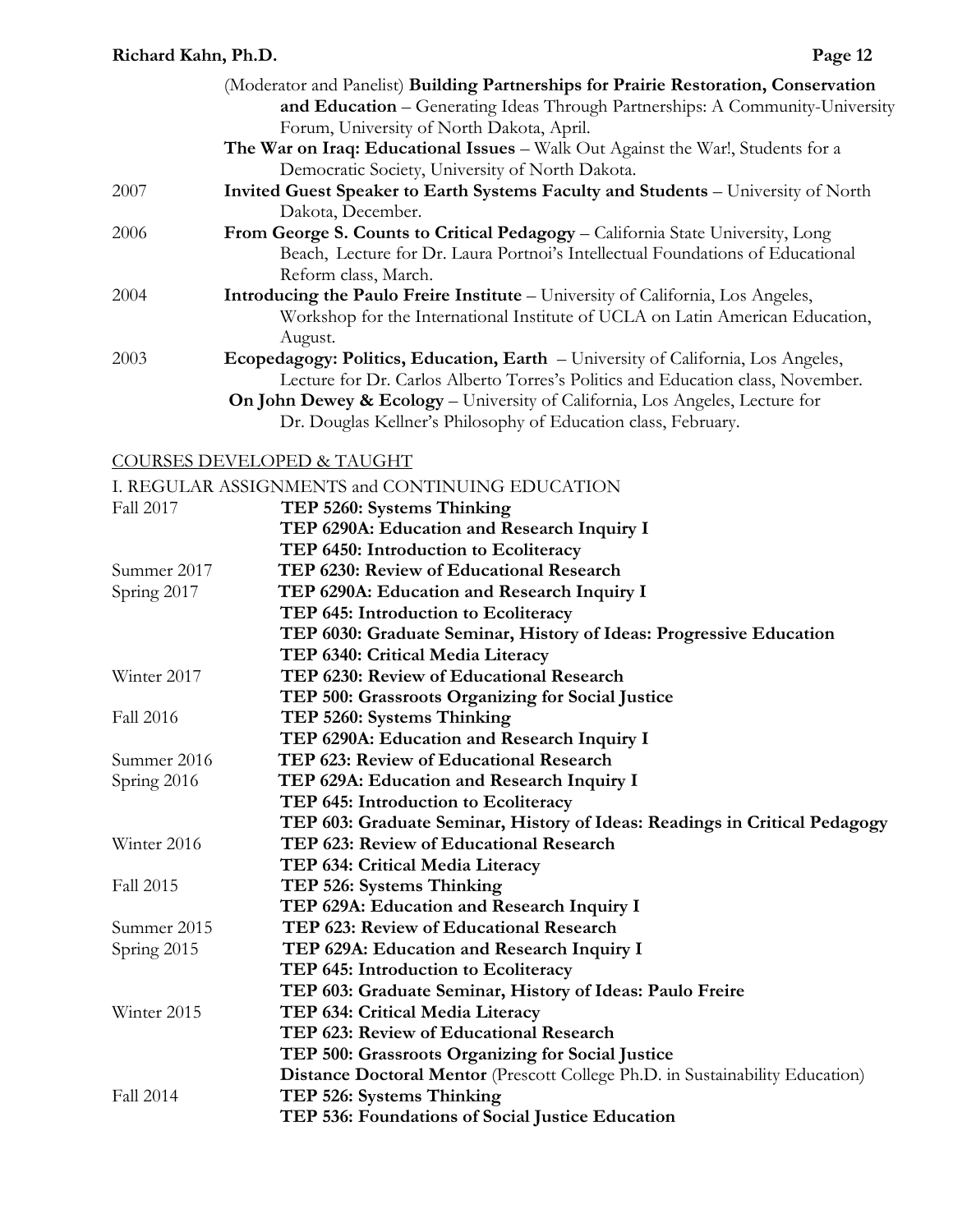| Spring 2014      | TEP 629A: Education and Research Inquiry I                                    |
|------------------|-------------------------------------------------------------------------------|
|                  | TEP 645: Introduction to Ecoliteracy                                          |
|                  | TEP 536: Foundations of Social Justice Education                              |
| Winter 2014      | TEP 623: Review of Educational Research                                       |
|                  | TEP 634: Critical Media Literacy                                              |
| Fall 2013        | TEP 526: Systems Thinking                                                     |
|                  | TEP 629A: Education and Research Inquiry I                                    |
| Summer 2013      | TEP 623: Review of Educational Research                                       |
| Spring 2013      | TEP 645: Introduction to Ecoliteracy                                          |
|                  | TEP 629A: Education and Research Inquiry I                                    |
| Winter 2013      | TEP 637: Global Perspectives in an Era of Change                              |
|                  | TEP 623: Review of Educational Research                                       |
| Summer 2012      | TEP 623: Review of Educational Research                                       |
|                  | TEP 634: Critical Media Literacy                                              |
| Spring 2012      | TEP 645: Introduction to Ecoliteracy                                          |
|                  | TEP 629A: Education and Research Inquiry I                                    |
| <b>Fall 2011</b> | TEP 643: Advanced Leadership and Change                                       |
|                  | TEP 629A: Education and Research Inquiry I                                    |
|                  | TEP 536: Foundations of Social Justice Education                              |
| Summer 2011      | TEP 536: Foundations of Social Justice Education                              |
|                  |                                                                               |
|                  | TEP 638: Leadership and Change                                                |
| Spring 2011      | TEP 536: Foundations of Social Justice Education                              |
|                  | TEP 645: Introduction to Ecoliteracy                                          |
|                  | TEP 629B: Education and Research Inquiry II                                   |
| Winter 2011      | TEP 629A: Education and Research Inquiry I                                    |
|                  | TEP 629B: Education and Research Inquiry II                                   |
|                  | EFR 506: Multicultural Education (online, University of North Dakota)         |
| <b>Fall 2010</b> | TEP 536: Foundations of Social Justice Education                              |
|                  | TEP 629A: Education and Research Inquiry I                                    |
| Summer 2010      | TEP 536: Foundations of Social Justice Education                              |
| Spring 2010      | EFR 504: Philosophical Foundations of Education                               |
| Spring 2010      | EFR 504: Philosophical Foundations of Education (emphasis on                  |
|                  | <b>Constructivist Leadership theory</b> )                                     |
|                  | EFR 592: Independent Study in Education (Multicultural Ed in Comparative      |
|                  | Perspective—Romania)                                                          |
| <b>Fall 2009</b> | EFR 500: Foundational Thoughts in Education                                   |
|                  | <b>EFR 506: Multicultural Education</b>                                       |
|                  | EFR 592: Independent Study in Education (Humanist Medical Education)          |
|                  | EFR 591: Readings in Education (Critical Science Education)                   |
| Spring 2009      | <b>EFR 506: Multicultural Education</b>                                       |
|                  | <b>EFR 590: Foundations of Ecoliteracy</b>                                    |
|                  | T&L 588: The Professoriate (Weekend Instructor)                               |
| <b>Fall 2008</b> | EFR 503: Historical Foundations of Education                                  |
|                  | <b>EFR 506: Multicultural Education</b>                                       |
|                  | EFR 591: Readings in Education (Feminist Critiques of Science)                |
|                  | EFR 591: Readings in Education (Critical Pedagogy of S.D.S.)                  |
|                  | Distance Doctoral Mentor (Prescott College Ph.D. in Sustainability Education) |
| Summer 2008      | EFR 506: Multicultural Education with a Special Education Emphasis (online)   |
|                  | EFR 508: Anthropological Foundations in Education (online)                    |
| Spring 2008      | EFR 504: Philosophical Foundations in Education                               |
|                  | <b>EFR 506: Multicultural Education</b>                                       |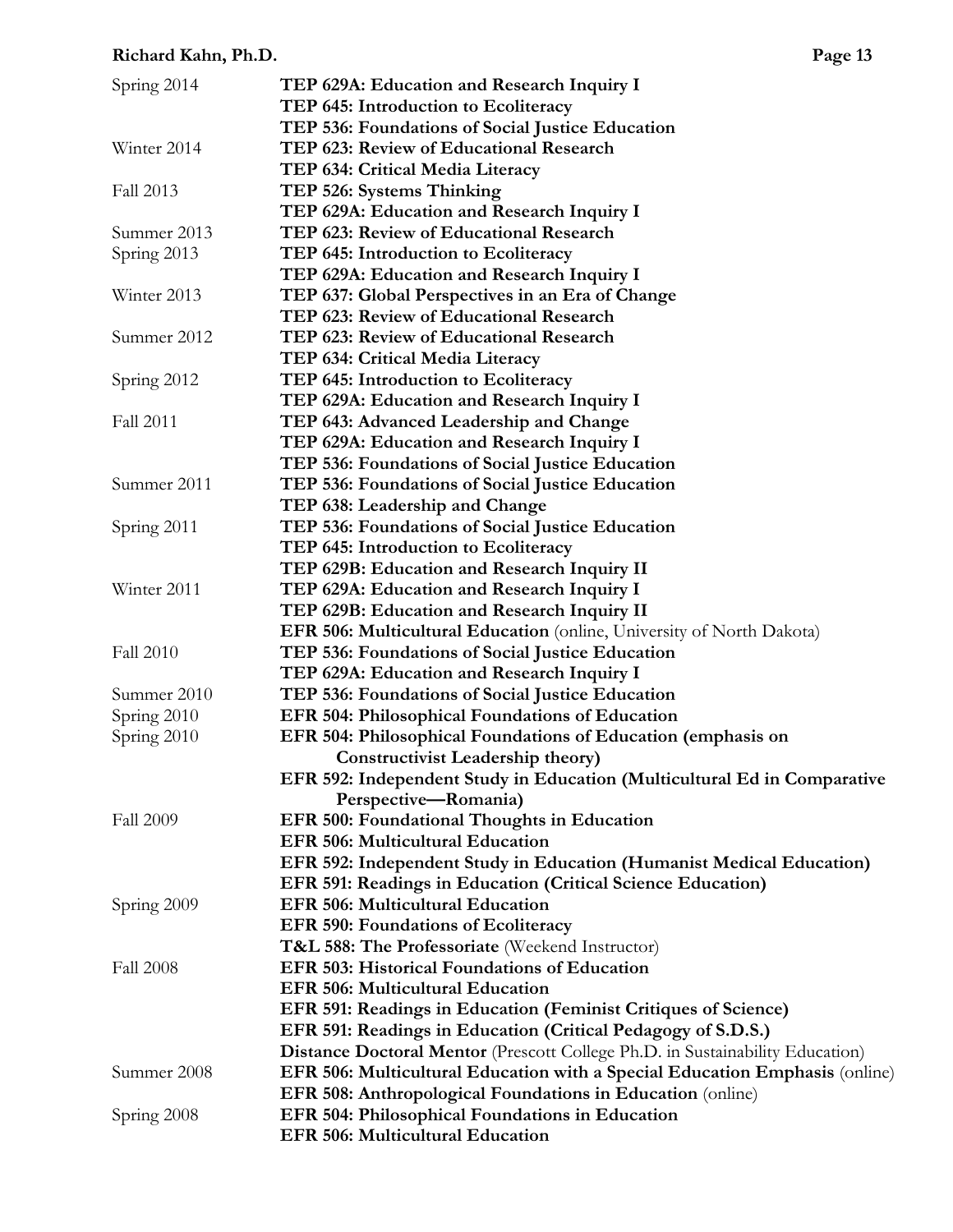|                  | EFR 508: Anthropological Foundations of Education                                                                                                         |
|------------------|-----------------------------------------------------------------------------------------------------------------------------------------------------------|
|                  | EFR 591: Readings in Education (Georg Lukacs)                                                                                                             |
| <b>Fall 2007</b> | EFR 500: Foundational Thoughts in Education                                                                                                               |
|                  | EFR 508: Anthropological Foundations in Education                                                                                                         |
| Summer 2007      | EFR 506: Multicultural Education (online)                                                                                                                 |
|                  | EFR 506: Multicultural Education with a Special Education Emphasis (online)                                                                               |
|                  | <b>II. DOCTORAL ADVISEES</b>                                                                                                                              |
| $2009 - 2010$    | Sandra Arnau-Dewar, Ph.D. student, Higher Education.                                                                                                      |
|                  | Jane Schreck, Ph.D. student, Higher Education.                                                                                                            |
| 2009             | Patricia Jordheim, Ph.D. student, Teaching and Learning.                                                                                                  |
|                  | Amber Finley, Ph.D. student, Teaching and Learning                                                                                                        |
| $2008 - 2010$    | Godfrey Mnubi, Ph.D. student, Educational Research.                                                                                                       |
|                  | Bruce Farnsworth, Ph.D. student, Educational Research.                                                                                                    |
|                  | III. THESES/DISSERTATION/GRADUATE PROJECTS DIRECTED                                                                                                       |
| 2009             | Chair - Sandra Arnau-Dewar, Ph.D. student, Thesis in Higher Education,                                                                                    |
|                  | University of North Dakota. Topic: The Role of Education in Homelessness and in<br>Being Homed: Emancipatory Literacies, Disability, and Chronic Poverty. |
|                  | Chair - Jane Schreck, Ph.D. student, Thesis in Higher Education, University of North                                                                      |
|                  | Dakota. Topic: The Pedagogies of Wendell Berry and Paulo Freire.                                                                                          |
|                  | Chair - Bruce Farnsworth, Ph.D. student, Educational Foundations and Research,<br>University of North Dakota.                                             |
|                  | Chair - Godfrey Mnubi, Ph.D. student, Educational Foundations and Research,                                                                               |
|                  | University of North Dakota.                                                                                                                               |
|                  | IV. GRADUATE COMMITTEE SERVICE                                                                                                                            |
|                  | 2017 – present Outside Member – T. Peter Randall, Ph.D. student, University of California, Los Angeles.                                                   |
| 2016             | Outside Examiner - Johanna Garnett, Ph.D. student, University of New England,<br>Australia.                                                               |
| 2015             | <b>Outside Member</b> – Janae Dimick, Ph.D. student, Graduate School of Education, Chapman                                                                |
|                  | Universiy, conferred.                                                                                                                                     |
| $2013 - 2014$    | Outside Member - Jason Hewitt, Ph.D. student, Graduate School of Education and                                                                            |
|                  | Information Studies, UCLA, conferred.                                                                                                                     |
| 2012             | International Evaluator - Paul Pule, Ph.D. student, Institute for Social Sustainability,<br>Murdoch University, Australia.                                |
|                  | 2011 – present Outside Member – Bryce Davis, Ph.D. student, School of Education, Loyola Marymount<br>University.                                          |
| 2010             | Core Member - Miky Telbis, Ph.D. student, Thesis in Teaching & Learning, University of                                                                    |
|                  | North Dakota.                                                                                                                                             |
| $2009 - 2010$    | Core Member - Jayne Hardey, Ph.D. student, Thesis in Higher Education, University of<br>North Dakota.                                                     |
| $2008 - 2010$    | Core Member - Susan Splichal, Ph.D.c. Thesis in Teaching and Learning. University of                                                                      |
|                  | North Dakota.                                                                                                                                             |
| $2008 - 2009$    | Core Member - Julie Ellen Klein, Ph.D. student, Thesis in Higher Education,                                                                               |
|                  | University of North Dakota, conferred.                                                                                                                    |
|                  | Outside Member - Kristine Mattis, M.S. Thesis in Earth Systems and Policy. University of                                                                  |
|                  | North Dakota.                                                                                                                                             |
| $2008 - 2010$    | Core Member - Jeanette Gravdahl, Ph.D.c. Thesis in Educational Leadership. University of<br>North Dakota.                                                 |
| 2008             | Core Member - Eric Burgess, Ph.D. Thesis in Educational Leadership, Stakeholder                                                                           |
|                  | Perceptions of Strategic Planning in Higher Education: A Comparative Case Study                                                                           |
|                  | of Two Institutions - University of North Dakota, conferred.                                                                                              |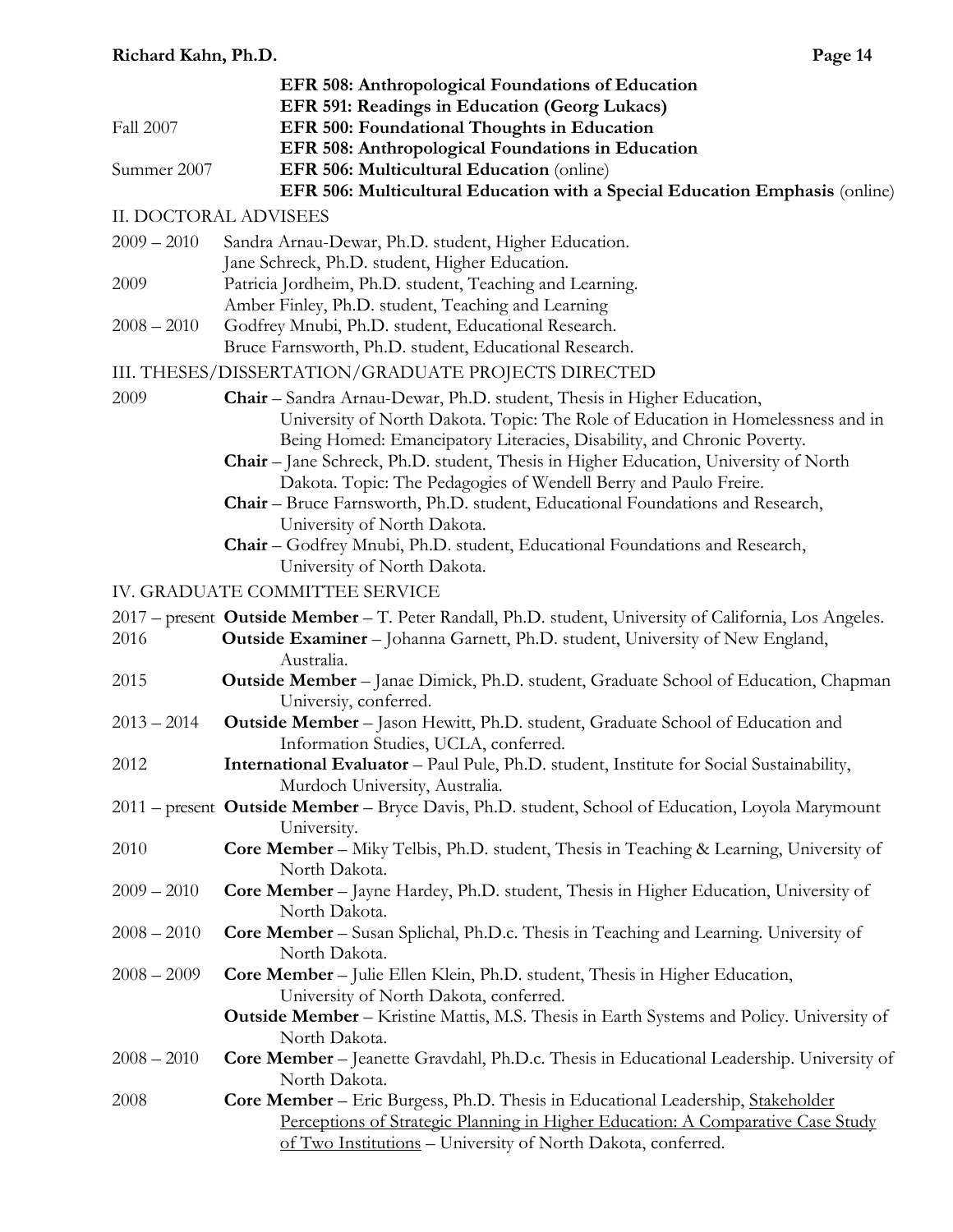| 2004          | <b>Community Expert</b> – Outside member on behalf of Pia Salk's Psy.D. project, $\underline{An}$<br>Expansion of Worldview Training: Avoiding Anthropocentrism and Understanding    |
|---------------|--------------------------------------------------------------------------------------------------------------------------------------------------------------------------------------|
|               | The Role of Power - Phillips Graduate Institute, conferred.                                                                                                                          |
|               | V. CURRICULUM DEVELOPMENT ACTIVITIES                                                                                                                                                 |
|               | 2010 – present MAEx Program Curriculum Development                                                                                                                                   |
| 2009<br>2007  | EFR 500 Review of Curriculum Goals and Objectives (chair)<br><b>Educational Foundations Curriculum Review</b>                                                                        |
|               | Reviewed syllabi-in-use and reported on the strengths and weaknesses of the content<br>included therein to Foundations faculty; argued for increased emphasis on rural<br>education. |
|               | EFR 506: Multicultural Education (online, 2 sections)                                                                                                                                |
|               | Developed two online modules for the EFR 506 course, including a version of the<br>course designed specifically for MA students in the Special Education program.                    |
|               | <b>INSTITUTIONAL SERVICE</b>                                                                                                                                                         |
| I. UNIVERSITY |                                                                                                                                                                                      |
| $2016 - 2017$ | <b>Member, Diversity Committee</b>                                                                                                                                                   |
|               | 2014- present Campus Representative, Systemwide Antioch University Ed.D. Program Development                                                                                         |
|               | Committee                                                                                                                                                                            |
|               | Member, Curriculum Committee                                                                                                                                                         |
| $2014 - 2016$ | Campus Representative, Systemwide Antioch University Internal 5-Year Review of<br><b>Education Department</b>                                                                        |
| 2014          | <b>Member, Student Disciplinary Committee</b>                                                                                                                                        |
| $2013 - 2014$ | Vice Chair, Faculty Assembly                                                                                                                                                         |
|               | Member, Curriculum Committee                                                                                                                                                         |
| $2012 - 2014$ | <b>Chair, Faculty Grievance Committee</b>                                                                                                                                            |
| 2011          | <b>Member, Student Disciplinary Committee</b><br>Member, AULA Search Committee Policy Committee                                                                                      |
|               | Member, AULA Search Committee for B.A. Program Chair                                                                                                                                 |
| 2010          | Organizer - Presentation on Critical Media Research by Dr. Rainer Winter, University of                                                                                              |
|               | Klagenfurt, Austria (November 17), Antioch University Los Angeles.                                                                                                                   |
| $2009 - 2010$ | Member, Education Subcommittee of UND Sustainability Committee                                                                                                                       |
| 2009          | <b>Organizer</b> – Forum: "Transitioning to Change: Moving Towards a Just Community" with                                                                                            |
|               | Winona LaDuke and Julie Andrzejewski (September 10).                                                                                                                                 |
|               | Member, UND Go Green Committee - Involved with helping to promote environmental<br>aspects of the university's 7 dimensions of healthy living.                                       |
| $2008 - 2010$ | Faculty Advisor - Students for a Democratic Society (UND Chapter). UND SDS was                                                                                                       |
|               | awarded "Most Outstanding Student Organization" for 2007/8 year.                                                                                                                     |
|               | Member, UND Behavioral Sciences Subcommittee of Faculty Research Seed Money                                                                                                          |
|               | Council, University Senate.                                                                                                                                                          |
| 2008          | <b>Organizer</b> – Lecture entitled "Democracy, Labor, and the Myth of Prosperity" by<br>Dr. Michael Parenti (October 22).                                                           |
| 2008          | <b>Organizer</b> – Lecture entitled "Freedom Now!" and Visit by Dr. William Ayers,                                                                                                   |
|               | Distinguished Professor of Education at University of Illinois, Chicago (April 3 & 4).                                                                                               |
| $2007 - 2008$ | Member, UND Symposium on Sustainability Cultural Diversity Subcommittee                                                                                                              |
|               | Involved in selecting and inviting speakers and panelists on Cultural Diversity and                                                                                                  |
|               | Sustainability.                                                                                                                                                                      |
| 2007          | Faculty Participant - Alice T. Clark/UND Foundation Scholars Mentoring Program.<br>Guest Speaker, Earth Systems Faculty and Students, Dec. 7, 2007                                   |
|               | Explained my previous work in Environmental Studies and my current work in                                                                                                           |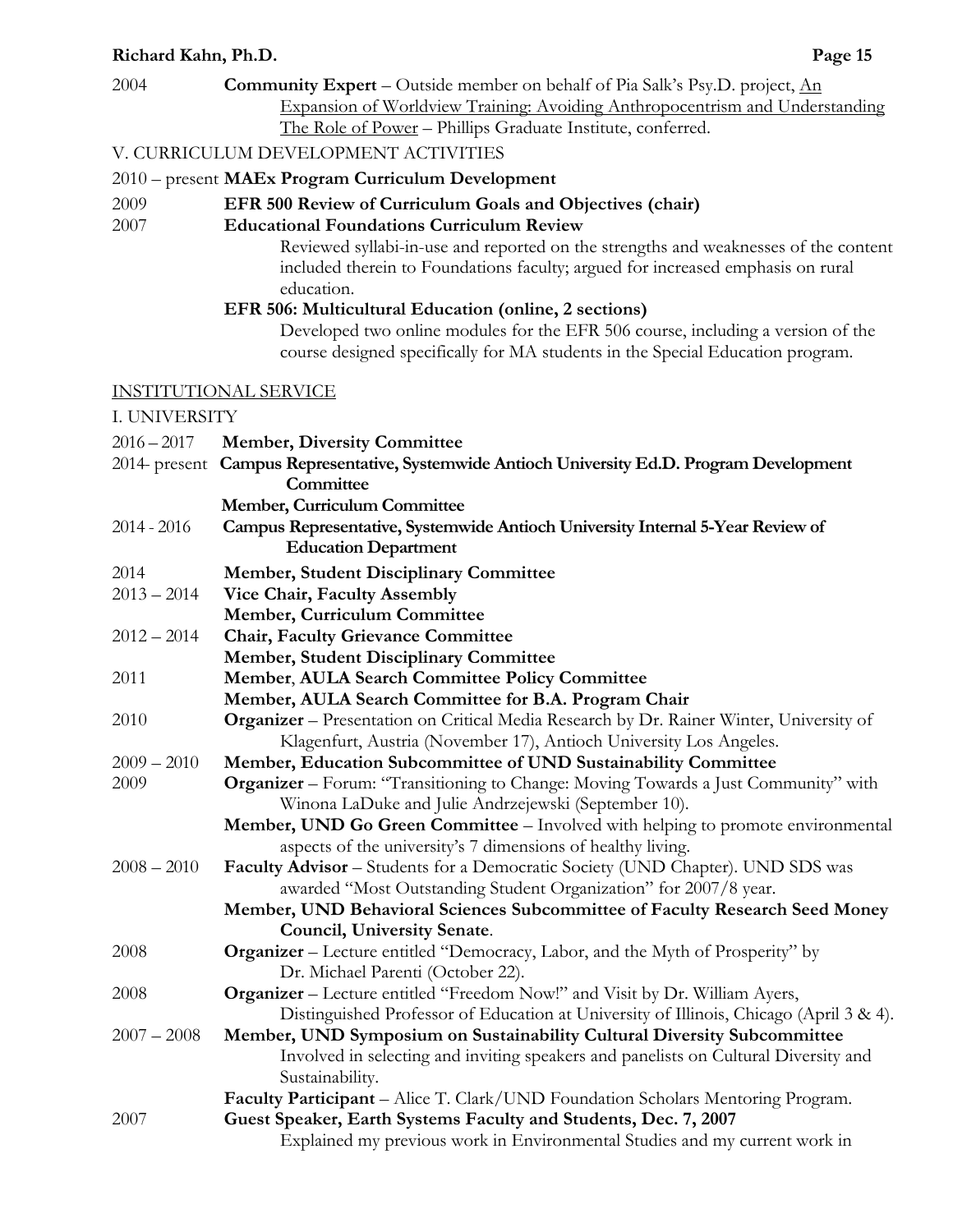|                        | Ecopedagogy to affiliated faculty and students organizing the University's "virtual                                                                                                                                                     |
|------------------------|-----------------------------------------------------------------------------------------------------------------------------------------------------------------------------------------------------------------------------------------|
| $2002 - 2003$          | college" in sustainability. Invited by George Seielstad, PhD.<br>Divisional Representative to Graduate Student Association of Education -                                                                                               |
|                        | University of California, Los Angeles.                                                                                                                                                                                                  |
| $1999 - 2000$          | Member of the President's Committee for Multiple Methods of Teaching and<br>Learning - California Institute of Integral Studies.                                                                                                        |
| II. COLLEGE            |                                                                                                                                                                                                                                         |
| $2009 - 2010$          | Member, College Antiracism Team                                                                                                                                                                                                         |
|                        | Organized dinner for team with Winona LaDuke and Julie Andrzejewski (9/10).<br>Member, Educational Foundations and Research Search Committee for Tenure-<br><b>Track Position in Program Evaluation and Research</b>                    |
|                        | Member, College of Education and Human Development Awards Committee                                                                                                                                                                     |
| $2008 - 2009$          | Member, Teaching and Learning Search Committee for Two Tenure-Track                                                                                                                                                                     |
| 2007                   | Positions in Higher Education and Administration<br>Member, M.S. General Studies Applications Committee                                                                                                                                 |
| $2002 - 2003$          | Member of the Dean of the Graduate School of Education & Information Studies                                                                                                                                                            |
|                        | Faculty Executive Committee - University of California, Los Angeles.                                                                                                                                                                    |
| <b>III. DEPARTMENT</b> |                                                                                                                                                                                                                                         |
|                        | 2013 – present Media & Marketing                                                                                                                                                                                                        |
| 2012                   | <b>Member, Catalog Review Committee</b>                                                                                                                                                                                                 |
|                        | 2011 – present Director, Master of Arts in Education programs                                                                                                                                                                           |
|                        | Advisor, All students in the Master of Arts in Education programs.                                                                                                                                                                      |
| 2011                   | <b>Departmental Newsletter Designer</b>                                                                                                                                                                                                 |
|                        | <b>Member, Departmental Brochure Committee</b>                                                                                                                                                                                          |
|                        | Member, Departmental Catalog Copy Review Committee                                                                                                                                                                                      |
|                        | Member, Departmental Program Review Document Committee                                                                                                                                                                                  |
|                        | 2010 – present Chair, Website Redesign Committee (Antioch University Los Angeles)                                                                                                                                                       |
| $2010 - 2011$          | Member, MAEx Program Curriculum Committee<br><b>Member, Program Review Committee</b>                                                                                                                                                    |
| $2009 - 2010$          | Chair, Website Redesign Committee (University of North Dakota)                                                                                                                                                                          |
| $2008 - 2010$          | Member, Three-year Review Committee for Kathleen Gershman (Evaluator of                                                                                                                                                                 |
|                        | Research)                                                                                                                                                                                                                               |
| 2007                   | Member, Educational Foundations Curriculum Review Committee                                                                                                                                                                             |
|                        | Member, Educational Foundations Comprehensive Exam Question Committee                                                                                                                                                                   |
| $1999 - 2000$          | <b>Department Representative to Student Alliance</b> – California Institute of Integral Studies.                                                                                                                                        |
| <b>IV. COMMUNITY</b>   |                                                                                                                                                                                                                                         |
| $2012 - 2013$          | Member, Animal Welfare Committee, Tarzana Neighborhood Council                                                                                                                                                                          |
| $2007 - 2010$          | Member, Green <sup>3</sup> Grand Forks Committee                                                                                                                                                                                        |
|                        | Serve as advisory member to Mayor on ways to provide the city with a clean<br>environment, efficient energy usage, and cost-savings. Also serve on the Public<br>Education and Outreach/Neighborhood subcommittee (Chair as of 1/2008). |
| 2007                   | Organizer, World Farm Animals Day Educational Table, Oct. 2, 2007<br>Organized and helped to staff an outreach exhibit in UND's Memorial Union.                                                                                         |
| V. PROFESSIONAL        |                                                                                                                                                                                                                                         |
|                        | 2016 – present Immediate Past Chair – AERA Paulo Freire SIG.                                                                                                                                                                            |
| 2017                   | Manuscript Reviewer - Jonas Andreasen Lysgaard, Stefan Bengtsson and Martin Hauberg-<br>Lund Laugesen, Dark Pedagogy, Palgrave MacMillan.                                                                                               |
|                        | Reviewer - American Educational Studies Association conference.                                                                                                                                                                         |
|                        | Reviewer - American Educational Research Association conference.                                                                                                                                                                        |

**Reviewer** – Environmental Education Research.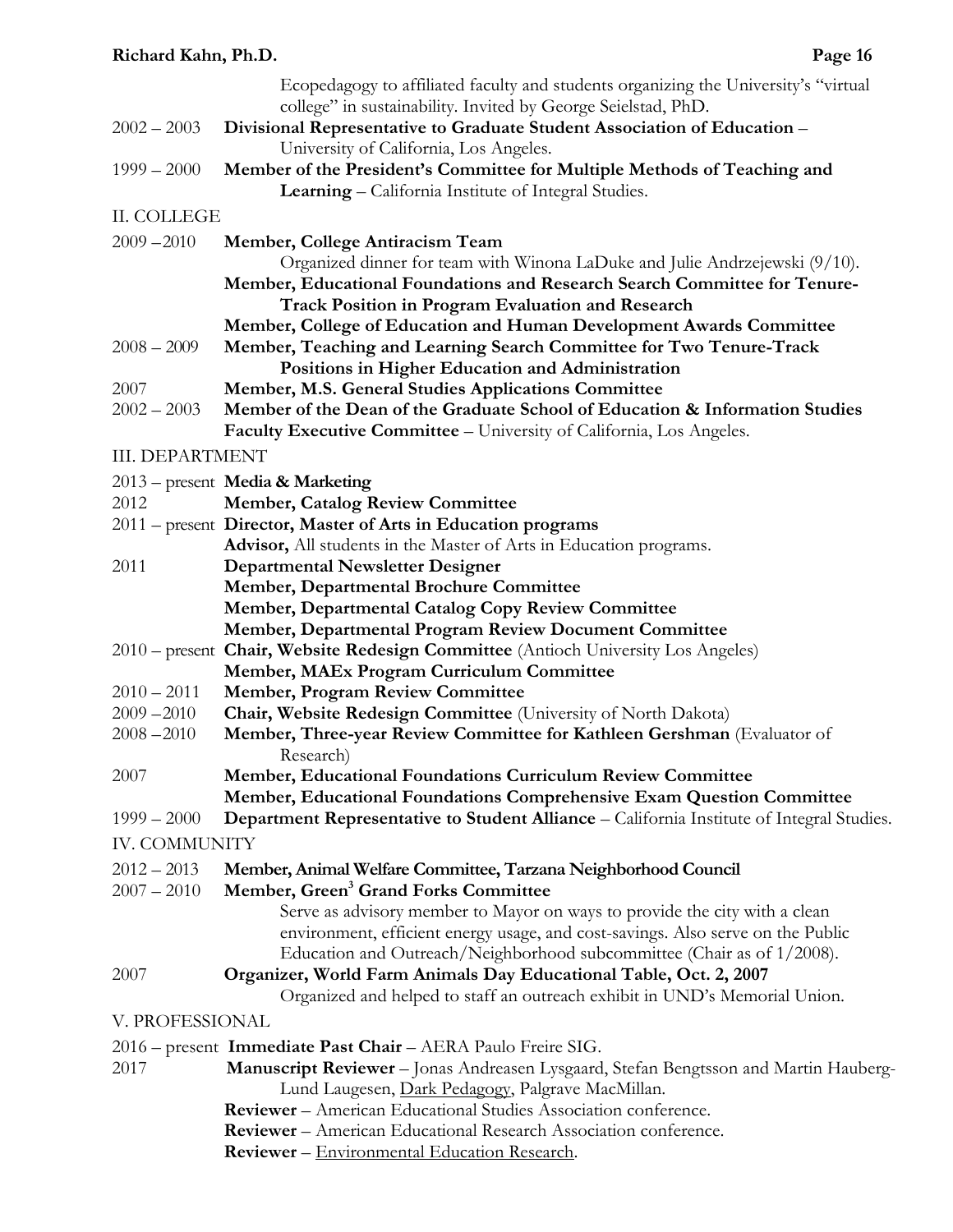|               | <b>Reviewer</b> – Educational Studies.                                                         |
|---------------|------------------------------------------------------------------------------------------------|
|               | 2014 - present Co-Chair - AERA Paulo Freire SIG (3-year appointment).                          |
| 2016          | <b>Reviewer</b> – American Educational Studies Association conference.                         |
|               | Reviewer - American Educational Research Association conference.                               |
|               | <b>Reviewer</b> – Educational Studies.                                                         |
|               | Committee Member - AESA Graduate Student Paper Award.                                          |
|               | <b>Reviewer</b> – <u>Journal of Curriculum and Pedagogy</u> .                                  |
|               | Reviewer - GeoForum.                                                                           |
|               | <b>Reviewer</b> – The Australian Journal of Environmental Education Research.                  |
|               | Manuscript Reviewer - Antonio Lopez, Ecomedia Literacy: A Field Guide to Green                 |
|               | Media Education, Routledge.                                                                    |
| 2015          | Reviewer - Critical Education.                                                                 |
|               | Reviewer - Environmental Educational Research.                                                 |
|               | <b>Reviewer</b> - Educational Studies.                                                         |
| 2014          | Immediate Past Chair - AERA Environmental Education SIG (1-year appointment).                  |
|               | Outside Reviewer - Lauren Corman, Tenure and Promotion Committee, Brock University.            |
|               | <b>Reviewer</b> – The Australian Journal of Environmental Education Research.                  |
|               | <b>Reviewer</b> – Educational Studies.                                                         |
| $2013 - 2015$ | <b>Reviewer</b> – American Educational Research Association conference; reviewed proposals for |
|               | Div. B, Ivan Illich SIG, and Environmental Education SIG.                                      |
|               | <b>Reviewer</b> – American Educational Studies Association conference.                         |
| $2013 - 2014$ | Chair - Elected, AERA Environmental Education SIG (1-year appointment).                        |
|               | <b>Reviewer</b> – American Educational Studies Association conference.                         |
|               | Manuscript Reviewer - Dianna Marino Sandoval, Ancestral Computing, Palgrave                    |
|               | Macmillan.                                                                                     |
|               | 2012 – present Reviewer – Environmental Education Research.                                    |
|               | <b>Reviewer</b> – New Media & Society.                                                         |
|               | <b>Reviewer</b> – <u>Journal of Contemporary Ethnography</u> .                                 |
| 2012          | Grant Reviewer - Social Science and Humanities Research Council, Canada.                       |
|               | Program Chair - Elected, AERA Environmental Education SIG (1-year appointment).                |
|               | Reviewer - American Educational Research Association conference; reviewed proposals for        |
|               | Div. B: Sustainability, Environmental, Ecological Perspectives, Paulo Freire SIG, and          |
|               | Ivan Illich SIG.                                                                               |
|               | Manuscript Reviewer - Kenneth Saltman, Global Corporate Schooling, Palgrave                    |
|               | Macmillan.                                                                                     |
|               | Reviewer - Canadian Journal of Environmental Education.                                        |
|               | <b>Reviewer</b> – Journal for Critical Education Policy Studies.                               |
|               | Member, AESA Critics' Choice Book Award Selection Committee.                                   |
|               | <b>Researcher, Environmental History – Planning to Change the World, NYCoRE.</b>               |
| 2011          | Reviewer - Curriculum Inquiry.                                                                 |
|               | Reviewer - Environmental Education Research.                                                   |
|               | <b>Reviewer</b> – International Review of Education (UNESCO).                                  |
|               | <b>Reviewer</b> – International Journal of Critical Pedagogy.                                  |
|               | <b>Reviewer</b> – Critical Education.                                                          |
|               | Reviewer - Stanford University Encyclopedia of Philosophy.                                     |
|               | Chair - Re-Elected, AERA Ivan Illich SIG (1-year appointment).                                 |
| 2010          | <b>Reviewer</b> – Society & Animals.                                                           |
|               | <b>Reviewer</b> – Policy & Internet.                                                           |
|               | <b>Reviewer</b> – New Media & Society.                                                         |
|               | Reviewer - Social Problems.                                                                    |
|               | <b>Reviewer</b> – Transformations: The Journal of Inclusive Scholarship and Pedagogy.          |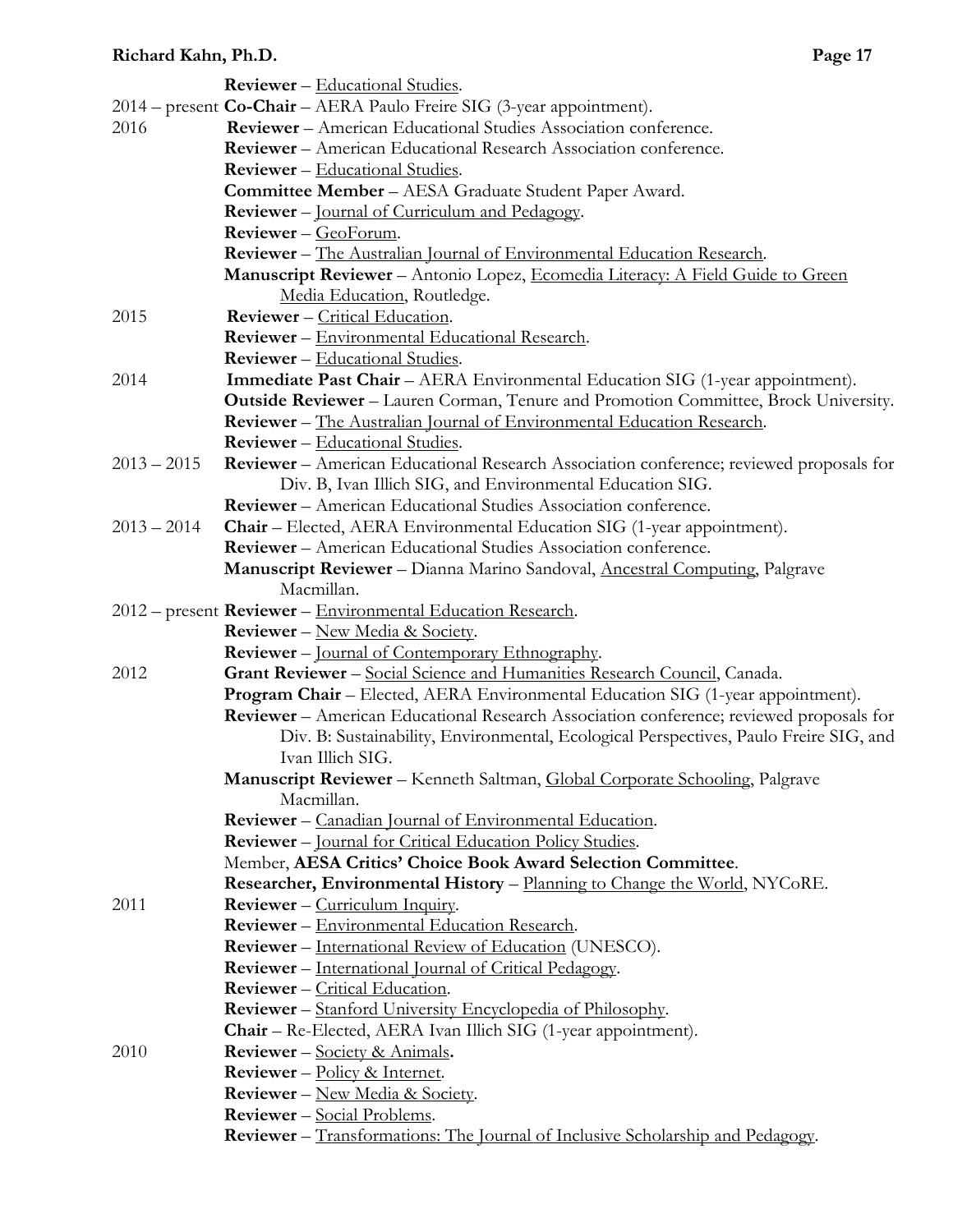|               | <b>Reviewer</b> – Critical Education.                                                   |
|---------------|-----------------------------------------------------------------------------------------|
|               | Reviewer - International Handbook for Environmental Education Research.                 |
|               | <b>Reviewer</b> – North American Association for Environmental Education conference.    |
| $2009 - 2010$ | <b>Reviewer</b> – The International Journal of Illich Studies.                          |
|               | Chair - Elected, AERA Ivan Illich SIG (2-year appointment)                              |
|               | Section Chair - Appointed, AERA Division B, Section 4 (Ecological and Community         |
|               | Justice). Personally appointed two Co-Chairs.                                           |
|               | <b>Reviewer</b> - Sustainability.                                                       |
|               | Reviewer - American Educational Research Association conference; reviewed proposals for |
|               | Div. B: Ecological and Community Justice, Ivan Illich SIG and the                       |
|               | Environmental and Ecological Education SIG (2 years).                                   |
| 2009          | Manuscript Reviewer - Chuck McCutcheon, Global Warming and Climate Change: In           |
|               | Defense of the Rain Forest, Polar Bears, and the Beauty of the Planet, University of    |
|               | New Mexico Press.                                                                       |
| $2008 - 2009$ | AESA Critics' Choice Book Award Selection Committee - Elected, American                 |
|               | Educational Studies Association (3-year appointment).                                   |
| 2008          | Communications Officer - Elected, AERA Paulo Freire SIG (1-year appointment).           |
|               | Communications Officer - Elected, AERA Ivan Illich SIG (1-year appointment).            |
|               | <b>Reviewer</b> – The International Journal of Press/Politics.                          |
|               | <b>Reviewer</b> – The International Journal of Critical Pedagogy.                       |
|               | Reviewer - Current Sociology.                                                           |
|               | Reviewer - American Educational Research Association conference; reviewed proposals for |
|               | Div. B: Moral and Ecological Perspectives, Paulo Freire SIG, Ivan Illich SIG and the    |
|               |                                                                                         |
|               | Environmental and Ecological Education SIG.                                             |
|               | Reviewer - Utopian Studies.                                                             |
| 2007          | Reviewer - American Educational Research Association conference; reviewed proposals for |
|               | Div. B: Moral and Ecological Perspectives, Paulo Freire SIG, Ivan Illich SIG and the    |
|               | Environmental and Ecological Education SIG.                                             |
|               | <b>Reviewer</b> – Journal of Consumer Culture.                                          |
|               | Reviewer - Mosaic: A Journal for the Interdisciplinary Study of Literature.             |
|               | <b>Reviewer</b> – Journal of Computer-Mediated Communication.                           |
| 2005          | <b>Reviewer</b> – Cultural Politics.                                                    |
| 2003          | <b>Reviewer</b> – Sociological Theory.                                                  |
|               | <b>GRANTS and CONTRACTS</b>                                                             |
|               |                                                                                         |
| 2014          | Collaborating Member, Scientific Committee -- \$200,000, Social Sciences and            |
|               | Humanities Research Council, Canada (under review).                                     |
| $2011 - 2013$ | Collaborating Member, Scientific Committee - \$4,000,000, Social Sciences and           |
|               | Humanities Research Council, Canada (funded).                                           |
| 2010          | Multi Collaborator Research Initiative - \$20000, Social Sciences and Humanities        |
|               | Research Council, Canada (unfunded).                                                    |
| 2009          | Senate Scholarly Activities Committee - \$301, University of North Dakota.              |
|               | Summer Research Professorship Grant - \$3500, University of North Dakota.               |
| 2008          | North Dakota Humanities Council Quick Grant - \$500. (unfunded)                         |
| 2007          | Office of Instructional Development Mini-Grant - \$750, University of California, Los   |
|               | Angeles.                                                                                |
|               | Institute of the Environment Faculty Grant - \$300, University of California, Los       |
|               | Angeles.                                                                                |
| 2006          | Office of Instructional Development Mini-Grant - \$750, University of California, Los   |
|               | Angeles.                                                                                |
|               | Institute of the Environment Faculty Grant - \$300, University of California, Los       |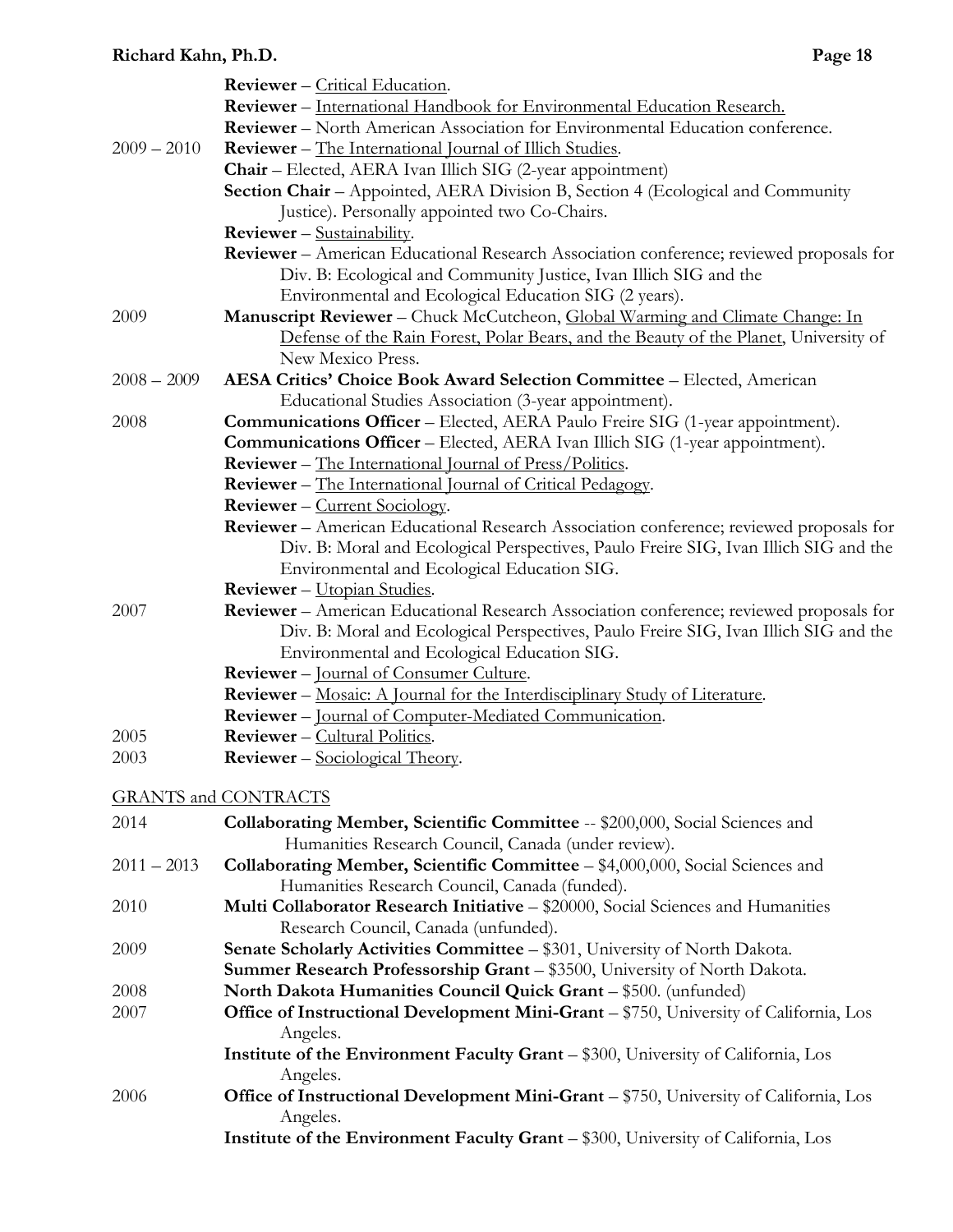|                 | Angeles.                                                                                           |
|-----------------|----------------------------------------------------------------------------------------------------|
|                 | <b>GSEIS Travel Grant - \$400, University of California, Los Angeles.</b>                          |
| 2004            | <b>GSEIS Travel Grant - \$400, University of California, Los Angeles.</b>                          |
|                 | Conference Scholarship, Beyond Pesticides - \$100, Pesticide Action Network of North               |
|                 | America.                                                                                           |
| 2002            | <b>GSEIS Fellowship</b> - \$15,500, University of California, Los Angeles.                         |
| 2001            | <b>GSEIS Fellowship - \$10,000, University of California, Los Angeles.</b>                         |
|                 | PROFESSIONAL ASSOCIATIONS                                                                          |
|                 | I. OFFICES and TITLES HELD                                                                         |
|                 | 2016 – present Editorial Board – Educational Studies.                                              |
|                 | 2015 – present Executive Committee Member, (Elected, 3-year appointment).                          |
|                 | Co-Editor - Issues in Teacher Education. (3-year appointment)                                      |
| 2014            | Editorial Board - Musica Donum Dei.                                                                |
|                 | 2013 – present Editorial Board – Journal of Critical Perspectives in Social Science.               |
|                 | 2013 – present Editorial Board – Green Thought: Journal of the Center for Environmental Policy and |
|                 | Sustainable Development, University of Belgrade.                                                   |
| $2012 - 2015$   | <b>Communications Director, American Educational Studies Association (3-year</b>                   |
|                 | appointment).                                                                                      |
|                 | Editorial Board - Other Education: The Journal of Educational Alternatives.                        |
|                 | Editorial Board - Journal of Contemporary Educational Studies.                                     |
|                 | 2010 - present Advisory Editor - The Canadian Journal of Environmental Education.                  |
|                 | <b>Associate Member - Sustainability Frontiers.</b>                                                |
| 2009            | Founder – The International Journal of Illich Studies.                                             |
|                 | 2008 – present Editor-in-Chief – Green Theory & Praxis: The Journal of Ecopedagogy.                |
| $2008 - 2010$   | <b>Editorial Board Member – Community Connect: A Journal of Community-University</b>               |
|                 | Partnerships.                                                                                      |
|                 | Editorial Board Member - Peace Studies Journal.                                                    |
| $2007 - 2011$   | Co-Founder, Director - Ecopedagogy Association International.                                      |
| $2007$ -present | Editorial Board Member - Journal of Critical Education Policy Studies.                             |
|                 | Editorial Board Member - The Open Communication Journal.                                           |
| $2006 - 2008$   | Book Review Editor - Journal of Critical Animal Studies.                                           |
| $2005 - 2007$   | Editorial Board Member – Green Theory and Praxis: A Journal of Ecological Politics.                |
| $2003 - 2010$   | Editorial Board Member - Journal of Critical Animal Studies.                                       |
| $2003 - 2010$   | Member, U.S. Board of Directors - Institute for Critical Animal Studies.                           |
| $2002 - 2005$   | Ecopedagogy Chair - UCLA Paulo Freire Institute.                                                   |
|                 | II. PROFESSIONAL EDUCATION and CONSULTANT TITLES                                                   |
| 2009            | <b>Member</b> – Multicultural Education Advisory Council, Pearson Allyn & Bacon publishers.        |
| $2008 - 2010$   | Advisory Board Member - Transformative Studies Institute.                                          |
| $2007 - 2010$   | Advisory Board Member - Outdoor Empowerment.                                                       |
|                 | Advisory Board Member - The Center for Rural Studies, University of North Dakota.                  |

# III. PROFESSIONAL MEMBERSHIPS

I am a member of the American Educational Research Association, the American Educational Studies Association, and the California Council on Teacher Education. I have also been a member of the Philosophy of Education Society, the International Network of Philosophers of Education, the International Association for Environmental Philosophy, and the North American Association for Environmental Education in recent years.

### HONORS and AWARDS

2013 **American Educational Studies Association Critics Choice Book Award** – Outstanding Scholarly Contribution in Educational Foundations, Greening the Academy: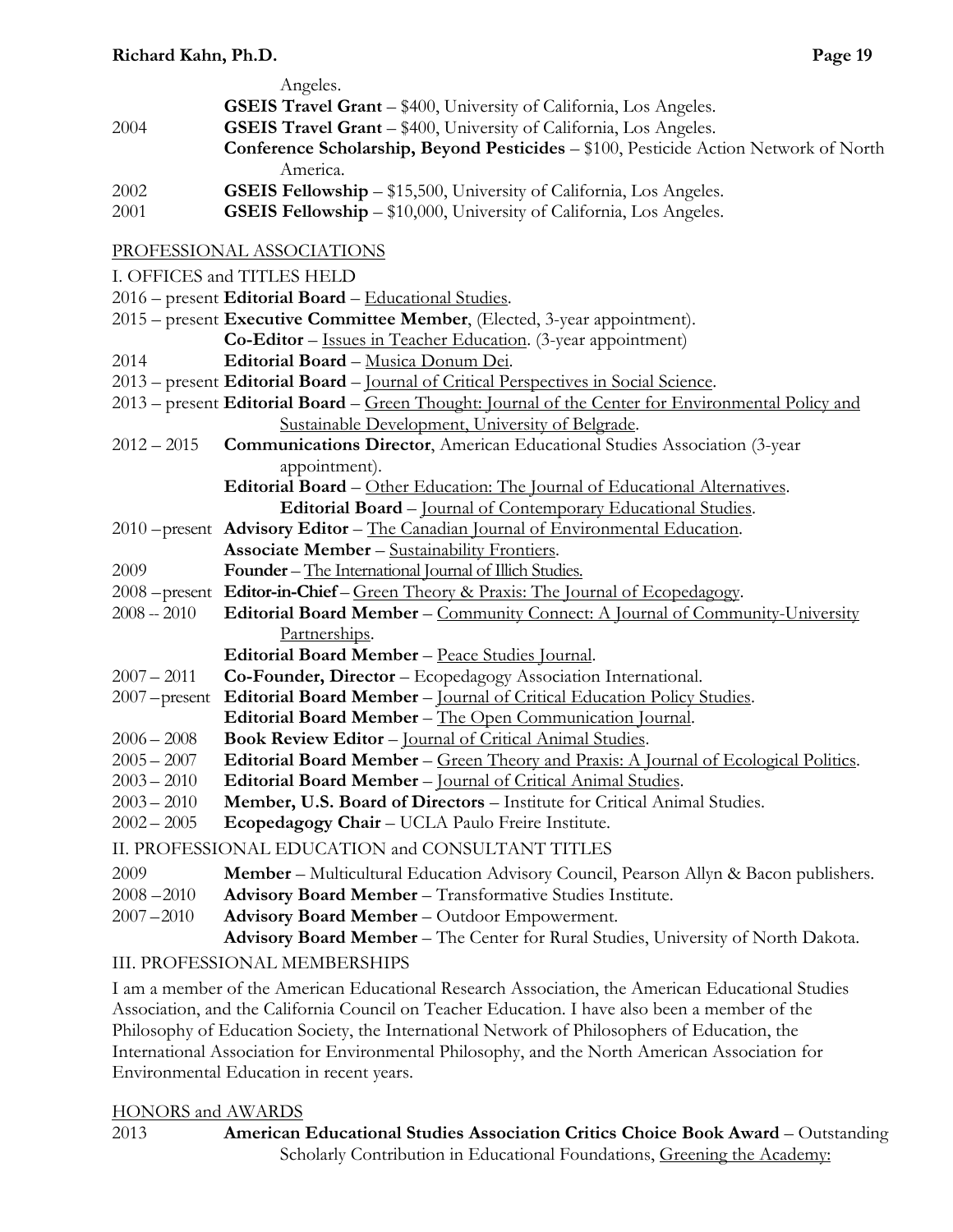| Richard Kahn, Ph.D.<br>Page 20                                                                                  |
|-----------------------------------------------------------------------------------------------------------------|
| Ecopedagogy Through the Liberal Arts, Sense Publishers, (Winner) and The                                        |
| Global Industrial Complex: Systems of Domination, Lexington Books. (Winner)                                     |
| Fall 2012 Sabbatical – Antioch University Los Angeles.                                                          |
| 2012 Harold and Margaret Sprout Award of the Environmental Studies Section of the                               |
| <b>International Studies Association</b> – <i>Critical Pedagogy</i> , <i>Ecoliteracy</i> , and <i>Planetary</i> |
| Crisis: The Ecopedagogy Movement, Peter Lang. (Nominated)                                                       |
| American Educational Studies Association Critics Choice Book Award - Outstanding                                |
| Scholarly Contribution in Educational Foundations, Education Out of Bounds:                                     |
| Reimagining Cultural Studies for a Posthuman Age, Palgrave. (Nominated)                                         |
| American Educational Studies Association Critics Choice Book Award – Outstanding                                |
| Scholarly Contribution in Educational Foundations, Critical Pedagogy, Ecoliteracy,                              |
| and Planetary Crisis: The Ecopedagogy Movement, Peter Lang. (Winner)                                            |
| Graduate Dean's Lecture (Social Sciences and Humanities - Graduate Dean's Forum,                                |
| University of North Dakota, March.                                                                              |
| Durfee Scholar - Hobart College.                                                                                |
| Sutherland Prize for Demonstrated Excellence in Philosophy - Hobart College.                                    |
|                                                                                                                 |

### AREAS of SPECIALIZATION and INTEREST

Sustainability Education / Environmental Studies (Ecopedagogy); Educational Foundations / Leadership (Critical and Transformative Pedagogy/Critical Theory); Media/Cultural Studies (Critical Media Literacy); Qualitative Research Methodologies (Standpoint Theory; Postformal Approaches).

#### REFERENCES

| J. Cynthia McDermott, Ed.D., Professor and Chair, Education Department                      |  |
|---------------------------------------------------------------------------------------------|--|
| Antioch University Los Angeles                                                              |  |
| 400 Corporate Pointe Drive                                                                  |  |
| Culver City, CA 90230.                                                                      |  |
| Phone: (310) 578-1080. Email: cmcdermott@antioch.edu.                                       |  |
| Antonia Darder, Ph.D., Leavey Presidential Chair, Professor of Moral and Ethical Leadership |  |
| School of Education                                                                         |  |
| Loyola Marymount University                                                                 |  |
| 1 LMU Drive                                                                                 |  |
| Los Angeles, CA 90045.                                                                      |  |
| Phone: (310) 338-2700. Email: adarder@gmail.com.                                            |  |
| Peter McLaren, Ph.D., Professor, Division of Urban Schooling                                |  |
| Graduate School of Education and Information Studies                                        |  |
| University of California, Los Angeles                                                       |  |
| Los Angeles, CA 90095.                                                                      |  |
| Phone: $(310)$ 825-8348. Email: peter.mclaren1@gmail.com.                                   |  |
| David Greenwood, Ph.D., Professor, Canada Research Chair in Environmental Education         |  |
| College of Education, Lakehead University                                                   |  |
| 955 Oliver Road, Thunder Bay, Ontario, P7A 5E1, Canada.                                     |  |
| Phone: $(509)$ 335-9188. Email: greenwood@wsu.edu.                                          |  |
| Marcia McKenzie, Ph.D., Professor and Director, Sustainability Education Research Institute |  |
| University of Saskatchewan                                                                  |  |
| College of Education                                                                        |  |
| 28 Campus Dr., Saskatoon, SK. S7N 0X1, Canada                                               |  |
| Phone: (306) 966-7551. Email: marcia.mckenzie@usask.ca.                                     |  |
|                                                                                             |  |